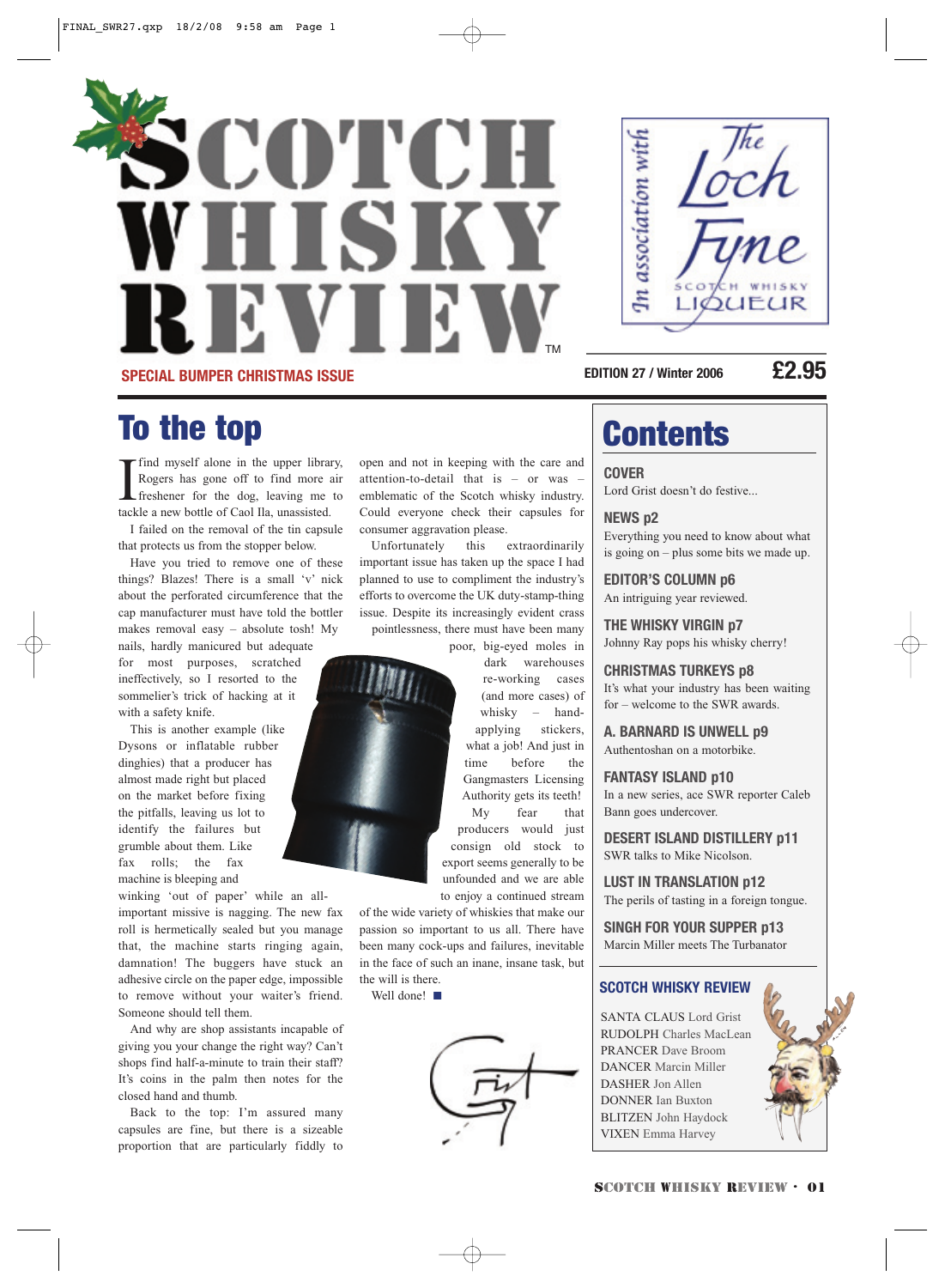## The True Scot Scotch ©

 $\sum_{\text{the}}$  ike every thrusting new business,<br>the **SWR** is imbued with the spirit<br>of enterprise, innovation and<br>diversification We are therefore delighted the **SWR** is imbued with the spirit of enterprise, innovation and diversification. We are, therefore, delighted to announce the creation of a series of small-batch, hand-crafted whiskies which have been specifically distilled by cherry-picked experts to show the story of whisky in liquid form.

The first offering from the **SWR** Cellar starts at the very beginning with The True Scot Scotch©. Always wishing to remain on the right side of the law, we have written to the SWA, outlining our intentions.

#### *Dear SWA,*

*I have been conducting research into the works of the medieval alchemist Michael Scot (of the late 12th and early 13th century) who I believe can be shown to be the first Scottish distiller. He translated the scientific works of Arabic scholars such as Rhazes and Geber, both of whom describe the art of distillation.* 

*There is a possibility that Scot himself brought the art north of the border as he is meant to have spent his last few years in*

*Scotland and is buried at Melrose Abbey.*

*Intrigued by this, I have been researching his early recipes for the production of spirit and would very much like to explore the possibilities that these would constitute the first examples of acqua vitae/usquebaugh production in Scotland, predating Friar Cor by some 300 years. As such, I would argue, they show the original and true face of whisky and demonstrate the historical precedent the SWA rightly insists upon.*

*The 'True Scot Scotch'© I would like to produce is taken from his* Liber Luminis Luminum *(the term 'transmutation' being used to denote the process of distillation). The significant passage is as follows: "Five toads are shut up in a vessel and made to drink the juices of various herbs with vinegar as the first step in the preparation of a marvellous powder for purposes of transmutation".* 

*This, I believe, is the most practicable recipe, as some of the others call for "the blood of a ruddy man" and "dust of moles" both of which, I feel, which could give rise to legal problems.*

*My question is this. Since I can show that*

*there is historical precedent for using herb and vinegar toad powder in the production of usquebaugh, may I call the resulting alcohol Scotch whisky? It strikes me that there is greater historical weight behind this than the use of casks from 20th century wine producers.* 

*I await your reply with interest.*

*Kind regards*

*The Editor* 

A spokesman for the SWA has replied:

*"While Michael Scot may have used toads to give his spirit some body, consumers and toad lovers alike can be thankful that John Cor and other early whisky makers discovered how to make the most of their barley and that by the use of cereals alone they created the water of life."*

Is that a "yes" then? ■

### Takeover Thai-me

There's obviously something about downtown Airdrie which excites Thai businessmen as much as Bangkok excites Ian MacLeod. Inver House, formerly owned by one Thai firm (Pacific Spirits) now finds itself part of Thai drinks giant InterBev. The purchase also includes Best Spirits, Inver House's Hong Kong-based distributor.

## Forger's delight

It is extraordinary how lax security<br>can be on some Real Malt websites.<br>Take, for example, a website brought to<br>**SWR's** attention the other day. On it, not t is extraordinary how lax security can be on some Real Malt websites. Take, for example, a website brought to only can you download images of the many and various expressions from the distillery, you can also access very high-resolution artwork files.

Surely the producer considered the potential risk of counterfeiting. Perhaps it was decided that no forger in his right mind would bother… ■

The ownership change will not, apparently, result in any job losses, but will give the Airdrie-based firm a significantly better global network as InterBev (the export and international division of ThaiBev) has distribution hubs in Hong Kong, Singapore and New York. ThaiBev has already gone on the record as saying it aims to become the leading Asian international drinks company. With the Asian market for Scotch booming, Inver House, for many years the forgotten

### **Craigellachie** cutbacks?

The tortured saga of the Craigellachie<br>Hotel continues. Its previous owner<br>took one look at the Quaich Bar and<br>decided to impose severe cutbacks on the Hotel continues. Its previous owner took one look at the Quaich Bar and decided to impose severe cutbacks on the range and shaved close to 200 bottles from the list. In addition, all purchases are now being made through one supplier. Rumours that guests are being kept awake at night by the sound of persistent and loud guffawing from the Highlander Inn across the road are yet to be substantiated. ■

distiller, is suddenly very well placed.

Whether Glasgow has a similar appeal to Vijay Mallya is, as we go to press, unclear. As we reported in the last issue, Whyte & Mackay has been in negotiation with Mallya's United Breweries. The talks now appear to have stalled over the purchase price with Mallya wanting to pay no more than £400m, while Whyte & Mackay is holding out for  $£600m - claiming that the$ Mallya's valuation doesn't cover stock. ■

## A tangled web

Which well-known (*in their*<br>as its webmaster the landlady<br>of a Dufftown B&B who rumour has it is *dreams, Ed*) whisky website has as its webmaster the landlady of a Dufftown B&B who, rumour has it, is not paid a fee but has accepted a share of future profits for her skilful repackaging of various distillery press releases? Given that profits were far from the order of the day at a closely-related magazine title, now deceased, this offer must have been indeed finely expressed. ■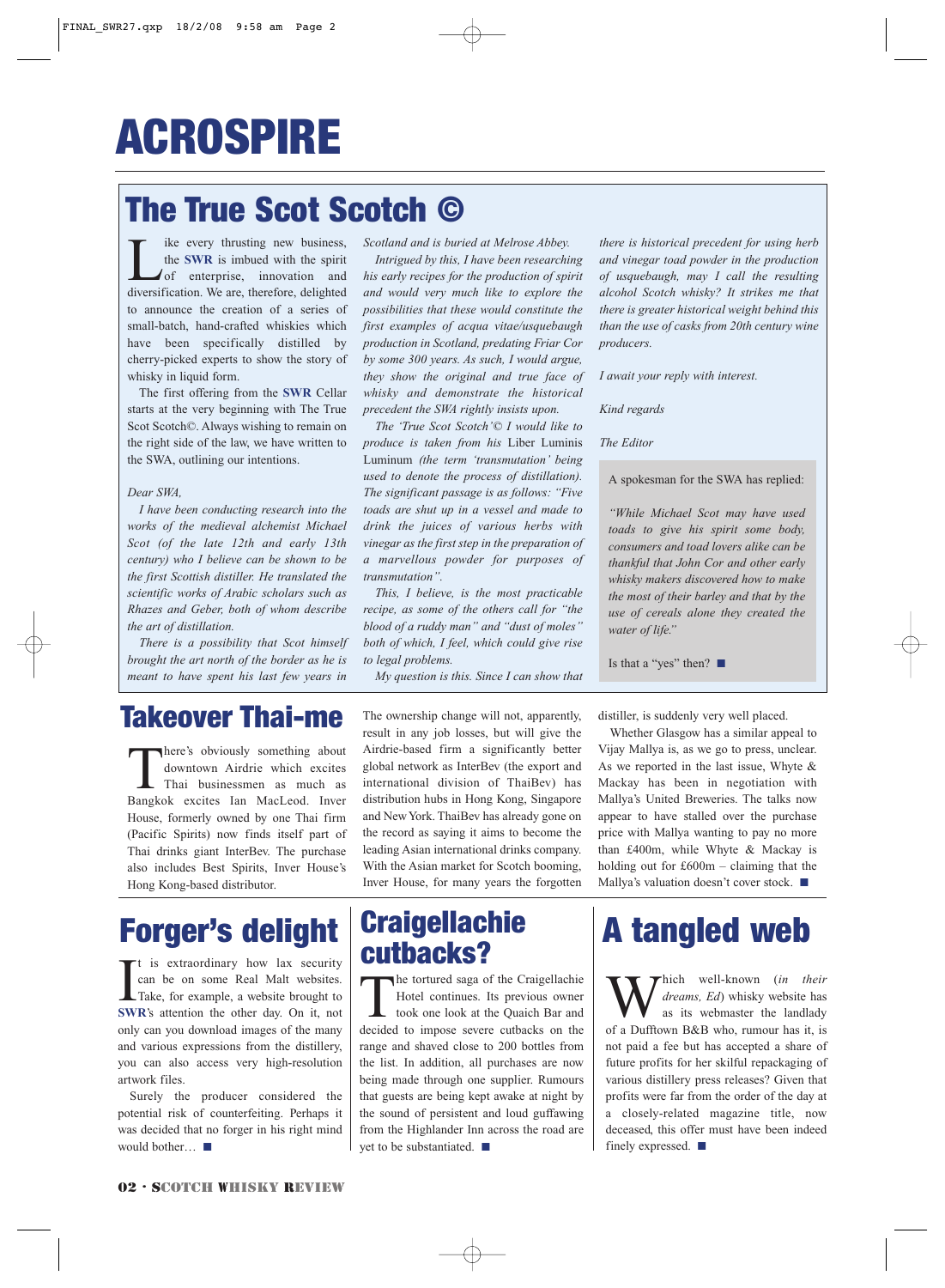# NEWS AND REVIEWS

### Glenavon calling

 $\sum_{\text{the other}}$  s we went to press the news arrived<br>that a bottle of whisky claimed to be<br>sold for £15,000 at auction. The 1402 bottle that a bottle of whisky claimed to be "the oldest in the world" had been sold for £15,000 at auction. The 14oz bottle apparently contains 'Glenavon Special Liqueur Whisky' and, according to Bonhams the auctioneer, "is believed to have been bottled at the Glenavon distillery in Speyside sometime between 1851 and 1858."

Sadly, there appears to be a problem with this exciting find. 'Glenavon', according to Bonhams, was otherwise known as the Delnabo distillery, which was founded in the 1830s by a John Gordon who went bankrupt in 1849. The only reference to it as Glenavon comes in 1851, by which time the distillery had been bought by George and John Gordon Smith (of Glenlivet fame) and renamed Cairngorm.

There is an issue here however. The **SWR** archivist confirms that while Cairngorm/Delnabo was near Tomintoul, there is no indication where a Glenavon distillery was located. The sole mention (in

Moss & Hume) posits it was another name for Cairngorm/Delnabo, but they place the distillery in Ballindalloch – which ain't Tomintoul! This leaves two possibilities. Glenavon was a brand bottled by the Smiths from Cairngorm/Delnabo, or it was another distillery, owned by someone else and about which nothing is known.

According to Paul Pacult's history of The Glenlivet, the Delnabo distillery "began working to supplement the volume of Drumin-Glenlivet" the Smith's other site. (i.e. not selling whisky under its own name). In 1858, the Drumin distillery burnt down and, at the same time, Cairngorm/Delnabo closed. It may even have closed in 1853. The Smiths then built The Glenlivet distillery at Minmore.

There is no evidence that G&J.G. Smith ever bottled any of its own whiskies during this period. This suggests that the whisky, if a malt, would have to have come from the Smith's own stock. The problem with this is (other than the fact that there is no record at Glenlivet to back this up) is the label. It's a rather natty black, white, red and gold affair

which, the **SWR**'s paper expert attests, would be beyond the technology available to printers in the 1850s. Everything about this bottle points to the late 19th century.

This is compounded when the bottle is examined. The **SWR**'s glass expert is convinced that any whisky bottled in the 1850s (and there were precious few) would have used recycled wine bottles. This is clearly machine-made and, therefore, can be dated to the 1880s, which also rules out the chances that this comes from a previously unknown distillery of the 1850s.

Is it a fake? There *was* a whisky (probably a blend) called Glenavon registered as a trademark by J. Hopkins & Co ("distillers and blenders") in 1882. There is also a label dating from the late 19th century from a David Laird & Co, Glasgow.

This bottle may be old, but was the whole package as genuine as Bonhams made out? We have our doubts. Maybe the auctioneer should have had theirs as well – especially since the **SWR** alerted Bonhams and the Scottish press to our misgivings. No contact was forthcoming. ■

### Deluded numpties offer (part two)

Sooner had the stooshie over common practice among some independent and the stood of 1996 settled down than bottlers. One, let's call it Baldrick, managed SWR received the following to bottle a puncheon of 1990 Clynelish a Ardbeg 1965 settled down than **SWR** received the following release about a Highland Park single cask which was filled on Boxing Day 1967. Those crafty guys at Edrington have decided to flout convention and split the bottling. According to the release, half of the cask has already been bottled (as a 38-yearold) and the other half will be bottled on Dec 26th 2006 (as a 39-year-old). This, and I quote; "will give collectors a unique opportunity to purchase bottles of two different ages from the same cask." The genius of this idea is that as long as the whisky is bottled before midnight on Christmas day 2006 it can qualify as a 38-year-old. As soon as the bell chimes then it becomes 39! Same whisky, two ages. Needless to say, collectors of HP will be expected to buy both expressions. As for differences in taste? A maturation expert said: "After 38 years there won't be much left in the cask anyway so taking half out won't make much difference to the flavour."

Although this is the first time (to our knowledge) that a distiller has done this with one of its brands, it would appear to be common practice among some independent bottlers. One, let's call it Baldrick, managed to bottle a puncheon of 1990 Clynelish as an 11, 12 and (as a sherry finish) a 13-year-old.

The **SWR** heartily approves of this fantastically innovative way of selling an identical whisky to the same people under different guises and in homage has accordingly launched its own scheme: The Dying Cask©. Every month for a year we will draw off and bottle a set amount from a perfectly-matured, bespoke-crafted single malt (of our choosing).

Signing up to this scheme (which commits you to purchasing a minimum of one bottle from every release) will guarantee you a bottle of each drawing from the Dying Cask©, which will build up into a fantastic collection for you and your grandchildren to marvel over. Should you wish to taste the whisky (though we wouldn't advise this, as the value will diminish) you will notice that, amazingly, there is no difference in flavour from the first to the last bottling. Each bottle will cost £300. Subscribers to the **SWR** can get a complete set of 12 for a discounted rate of £3,590, though there will be an added administrative charge of £15. ■

# Deluded numpties<br>(part three)

Tot to be outdone, our good friends at the award-winning Blackwood's have found an innovative way of getting 'Shetland' on their whisky despite not having yet built their distillery at Unst. (Ever noticed how that's just one letter away from a most appropriate anagram?) *(ENOUGH! Ed)*

12 casks of what the *Shetland News* describes as 'Unst whisky' are set to arrive there on 20th December. The casks are made of French oak and contain a vatted whisky (obviously not made by Blackwood's).

According to CEO Caroline Whitfield, they will be stored at 10 different locations on Unst (one in every house one presumes) "while the buildings at [the proposed distillery site] at Saxa Vord are being converted." The whisky will be 'wintered' on Unst and released next spring. Reading between the lines, this means that the distillery will be up and running by then. The motto of the *Shetland News* is "Great Is the Truth And It Will Prevail" We concur. ■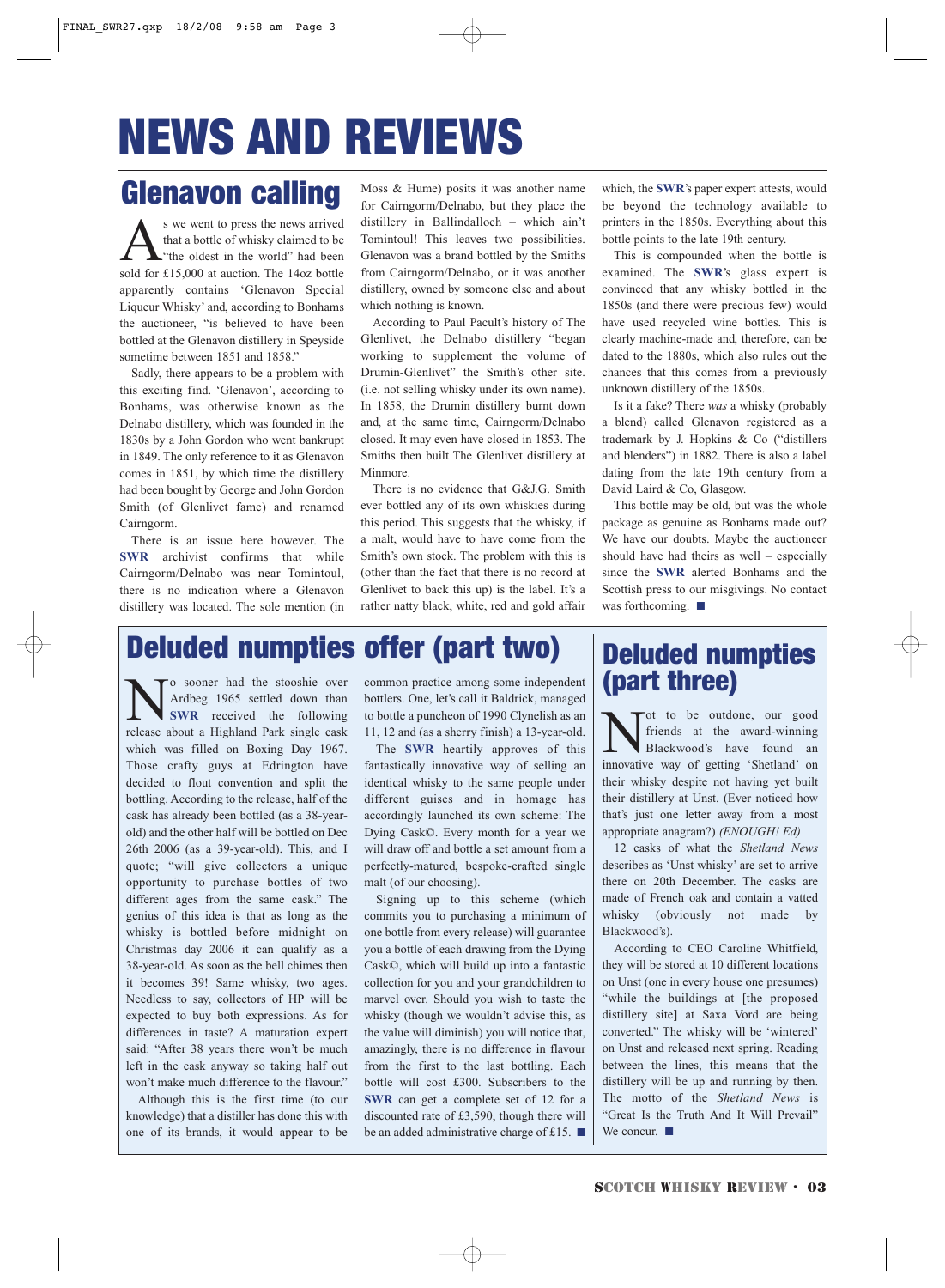# NEWS AND REVIEWS

## Oh Canada

The minuscule profits from our new<br>bottlings will be put towards a third<br>SWR project; building a distillery<br>with other people's money on the island of bottlings will be put towards a third **SWR** project; building a distillery with other people's money on the island of Tiree. We have been monitoring this increasingly popular global pursuit and were drawn to a recent news piece, sent by one of our Canadian correspondents. It comes from *The Globe and Mail* and was written by Shannon Moneo:

#### **Entrepreneur makes Scotch on the rocks of the Island**

#### **New distillery near Courtenay to produce continent's second single-malt whisky**

*Jay Oddleifson isn't partial to a nightcap of scotch. But one year from now, the 50-year-old Courtenay resident will be spending his days inhaling the heady aromas of barley mash and yeast as North America's second single-malt whisky distillery swirls into operation.*

*Mr. Oddleifson, and his Scottish partner, Andrew Currie, will operate Shelter Point Distillery, to be located on the former University of B.C. experimental farm, 20 kilometres north of Courtenay and a stone's throw away from the Strait of Georgia.*

*"You stand on the farm, and there's your barley, there's your water and there's your scotch," said Mr. Oddleifson, who spent a decade at nearby Mount Washington Alpine Resort as CFO and resort development director.*

*Specially grown barley for the whisky will be produced on the 700-hectare property, now owned by local farmer Patrick Evans. A mountain-fed aquifer will deliver unadulterated water, and pristine, salty sea air will bestow desirable characteristics on the brew, destined to sit in Shelter Point's American oak casts for anywhere from the required minimum three years to 20 or more.*

*"We're going to be a small, artisanal distillery," Mr. Oddleifson said.*

*Mr. Currie visited Comox Valley in 2004 after hearing through the barley-vine that the area was akin to rural Scotland before acid rain contaminated the once-virgin soil. In his mid-40s, Mr. Currie owns Scotland's Isle of*

*Arran distillery and is building his second distillery in England's Cumbria area.*

*Mr. Oddleifson, a director of the Comox Valley's economic development society and a former manager of a South African estate winery, met the kilt-wearing Scotsman in 2004. Plans for Shelter Point soon materialized.*

*Shelter Point's annual whisky production will not exceed 50,000 litres, which translates into roughly 65,000 750-millilitre bottles. Ten to 15 jobs will be created. In keeping with its exclusive, boutique feel, the whisky will be sold on the premises and at specialty liquor stores for an estimated \$80 a bottle – a cost similar to high-end scotches.*

*A special international blend will be ready just in time for the 2010 Vancouver-Whistler Winter Olympics, Mr. Oddleifson said.*

*According to the Scotch Whisky Association, Scottish friars began brewing single-malt whisky in the 15th century and... today, Scotland boasts more than 100 licensed scotch distilleries.*

*Mr. Oddleifson is fully aware of the Scots' obsessive protection of their centuries-old drink. Nevertheless, he'll soon be hopscotching across the Atlantic to tour distilleries with Mr. Currie, seeking ideas for their Canuck-Scot operation."* ■

The **SWR** is glad that they have chosen a site with the requisite salty sea air… so integral to quality for their 'concoction' and agrees that it is totally unfair that those nasty, obsessive, Scots won't allow them to call it "Scotch". They've probably been turned sour because of the continually falling acid rain. Shame too that Mr Oddliefsen doesn't even like whisky, but hell, why should he when there's money to be made?

Still, young Mr Currie should be able to guide him towards a guaranteed fortune, even though the permanently kilted one isn't the owner of Arran (apparently the owners of that distillery are talking to their lawyers about that alleged claim). He can always refer Mr Oddliefsen to his other projects; the much-postponed Ladybank, the unbuilt one in the Lakes, oh and not forgetting the other unbuilt one in Barra. ■

#### STOP PRESS STOP PRESS STOP PRESS

It would appear that Messrs Currie and Oddliefsen will be pipped at the post. A local winemaker has got a licence to distil and is aiming to be up and running by the end of this year (2006).

Sadly, he appears to have broken the rules and done so with his own money. ■

### **Christmas** cracker

Telcome to Keepers' Wives, a sensational new spot in your super, soaraway **SWR**. Keep an eye out for those tasty trophy wives at the Keepers of the Quaich! Our Keeper crumpet for this issue is Kate Patrick – phwoar! Kate beat off some stiff competition from South America to be **SWR**'s favourite. No wonder Fred is fiddling with his sporran. ■

If you have anything for inclusion in these pages, please e-mail news@scotchwhiskyreview.com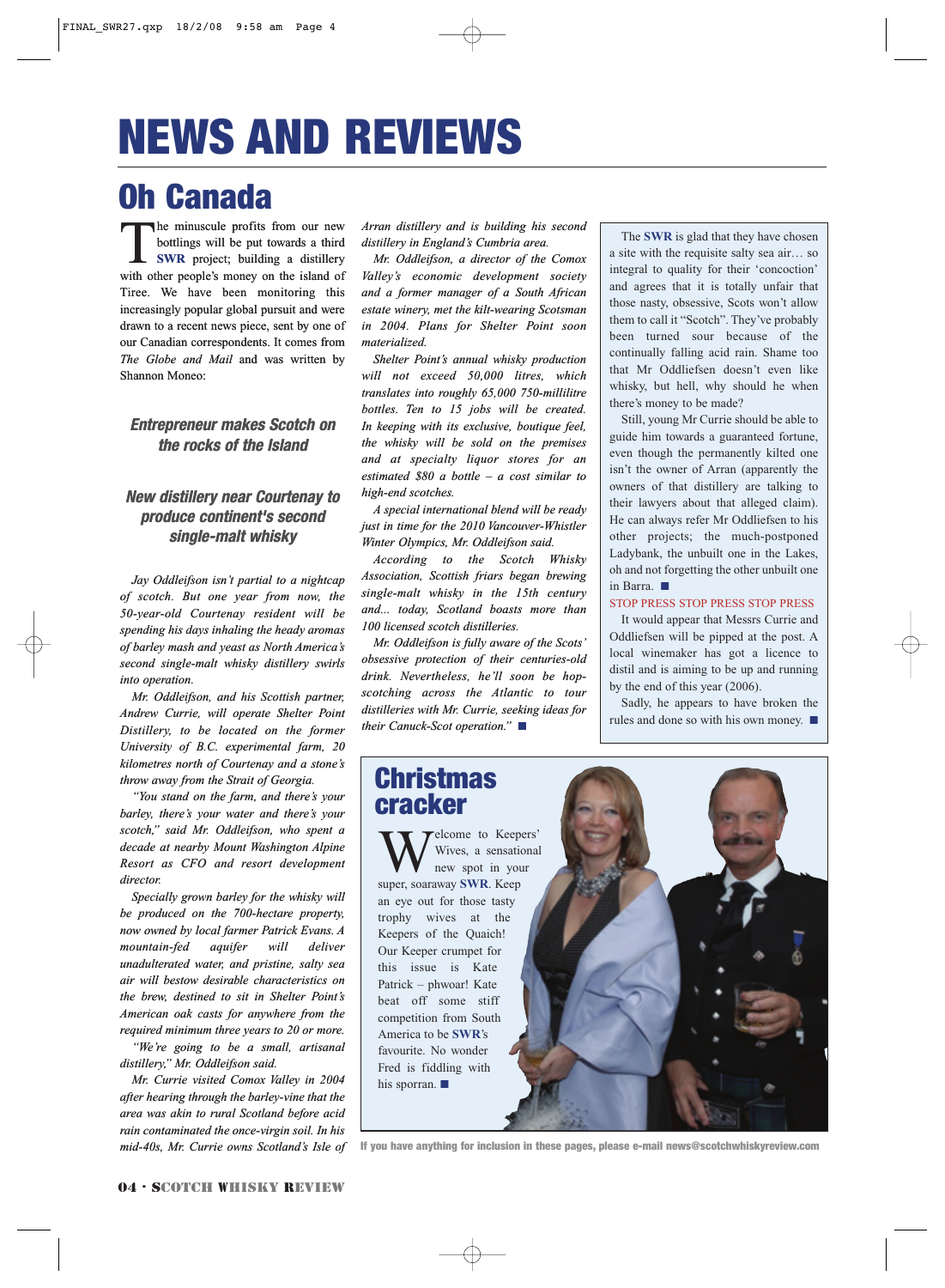### Swede dreams are made of this

They love it, don't they? The Swedes<br>adore Scotch whisky so much that<br>the distillery-building business is<br>thriving in Scandinavia It's a wonder adore Scotch whisky so much that the distillery-building business is thriving in Scandinavia. It's a wonder Andrew Currie hasn't pitched up there yet. Maybe he has.

We all know about Mackmyra – nice touch the Mac bit, don't you think? But there are at least three – **SWR** has heard unsubstantiated rumours of a fourth – more distilleries being planned in Sweden. Soon the names Gammelstilla, Gotland and Hven will be tripping off the tongues of whisky enthusiasts the world over.

### New manager at Edradour

dradour has appointed its third<br>manager in a year... a turnover<br>rate which puts it up there with manager in a year... a turnover rate which puts it up there with Lagavulin. He is James McGown formerly the brewer at Springbank. James surprisingly pipped the favourites for the job, Arthur Motley and Dominic Roskrow, both of whom it is believed failed during the interview process.

Edradour's former manager 'Big' Willie MacDougall has moved down the road to Blair Atholl distillery. It'll be interesting to see what happens when he and his former boss bump into each other at the bread counter of the Co-op. ■

## Book launches

n the subject of modest Swedes, **SWR** was well-represented at the launch of Ulf Buxrud's *Rare Malts*. Rare is about right. Although there were plenty of copies of Ulf's book at the event it was impossible to get one on the evening. Presumably if one had offered £30 one could have taken home a signed copy but, dear reader, the **SWR** abides by the ancient code the drinks writer; *nunquam persolvo pro quisquam* (never pay for anything). Those of you who attended the launch of the new **SWR** at Spar, Prince of Wales Road, Norwich gratefully trousered your complimentary copy. Why is it any different for books? At a recent whisky book

**SWR** has it on very good authority that Scotland's favourite Swede is involved financially in one of these, ahem, schemes. Yes, it's good to know that the £13,000 per day he is still being paid by the Football Association is being put to good use. Step forward Sven Göran-Eriksson.

His haplessness, vacuous air and eye for the ladies suggest a glorious future as a whisky writer but, unlike his favourite former England captain, our Sven has never been one to shirk a challenge.

Doubtless an overpaid and arrogant team will be assembled to run the project…■

### Catted malt

cording to research at St Andrews,<br>as reported by *The Times*, cats can<br>The disease manifests itself in cats in similar as reported by *The Times*, cats can suffer from Alzheimer's disease. The disease manifests itself in cats in similar ways to human beings; they can get lost, forget to eat and behave erratically. For this breakthrough, we have to thank Danielle Gunn-Moore and her husband Frank who began the study when their pet Tabby, Cardhu, fell ill. Perhaps Diageo might wish to sponsor further research into the link between Cardhu and memory loss. ■



launch the publisher introduced the evening and offered the new book to a press audience at a discount on the evening – for cash!

As far as *Rare Malts* goes, it's a very nice book – well done Ulf – and I enjoyed my two glasses of Champagne and respectable measure of Brora. ■

### Did you know?

The price of delivered malt is at an<br>unheard of £350 per tonne due to<br>a genuine shortage of good<br>quality barley A long bot summer bas unheard of £350 per tonne due to a genuine shortage of good quality barley. A long, hot summer has done the industry no favours. Producers are being forced to use low yield varieties and it is estimated that two years or more of production capacity have been stripped from Scottish maltings.

With distillers stepping up production to cope with an anticipated increase in demand (see Editor's column page 6), prices are set to rise even further.

This is bad news for smaller producers as they don't have the buying power of the big boys, some of whom, lest we forget, have their own maltings...

It might be time to recall the 1987 Concordat, the agreement all the distillers on Islay came to in order to secure the future of Port Ellen's maltings.

Ultimately, this is bad news for the whisky consumer as, inevitably, increased costs are passed all the way down the supply line with no-one willing to sacrifice their margin. ■

### Caption comps



Just what is Ian Wisniewski saying<br>to Ronnie Cox in the battle of<br>the bouffants? A prize is also offered<br>for the best suggestion to accompany ust what is Ian Wisniewski saying to Ronnie Cox in the battle of the bouffants? A prize is also offered the picture of James Cosmo and Mike Keiller. ■

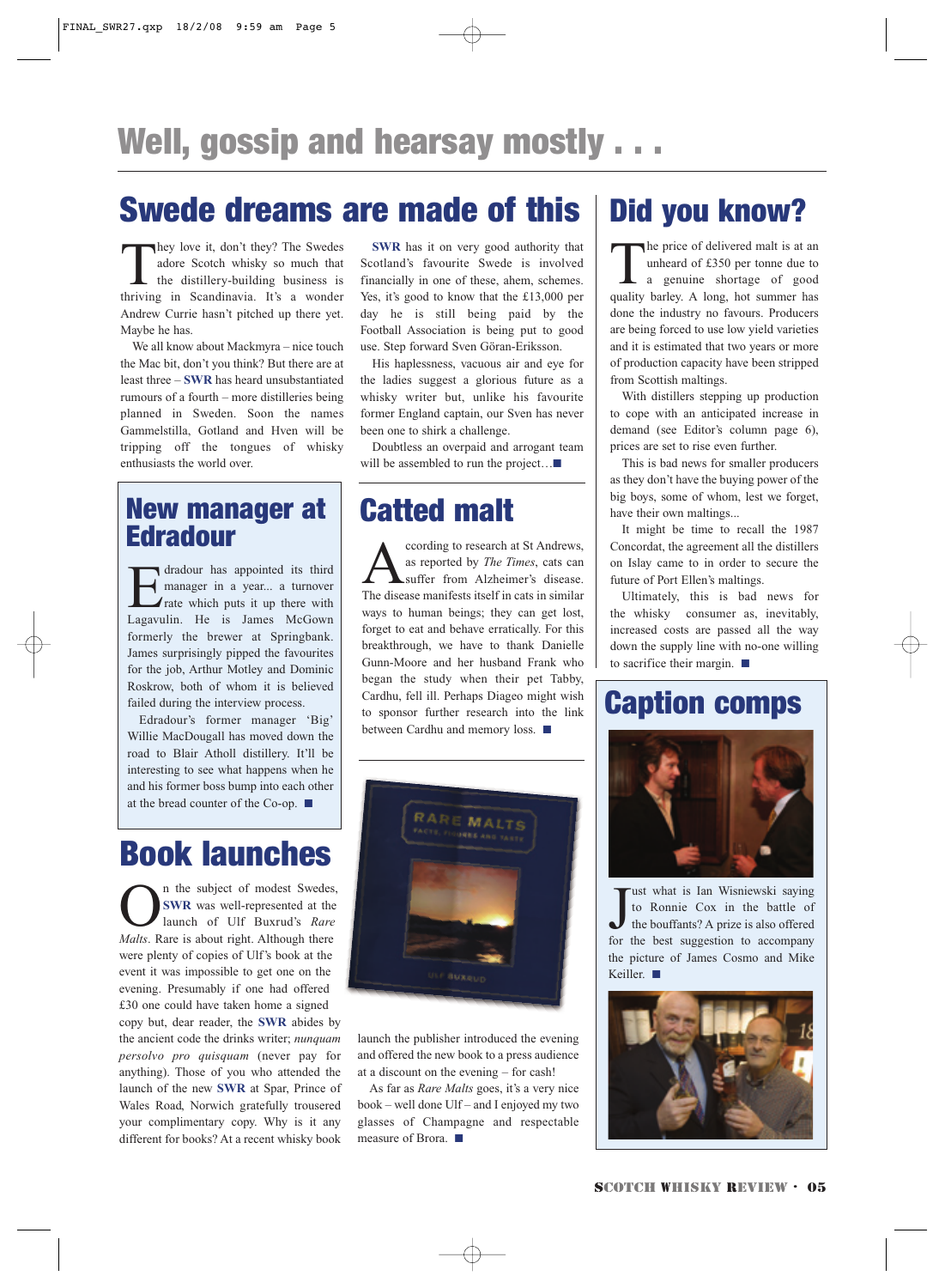## Editor's column

There was a real temptation (which came, if truth be told, in the form of an order from the self-appointed 'publisher') to follow my previous two rants about cheap and expensive whiskies by letting fly in this issue about the scandal of the mid-priced whiskies which are flooding the market. I can see his point. Can't these people make up their minds? Either you commit yourself to the bargain basement or to the ludicrously over-inflated. Let's have no more of this shilly-shallying about in the mid-market trying to give the consumer a great dram for a decent price. What kind of business model is that?

But no.

Instead, my thoughts turned back to the year just gone. Was this really, as Frank once sang, a very good year? It may seem strange to say this in the august pages of this scandal sheet, but it strikes me that it was.

Sales of malt are growing globally, there are even blends being drunk. I'm not long back from a lengthy and sleepless trip to South Africa. Two weeks of whisky fairs? There ought to be a medal struck for that. Still, it gave a hectic insight into what happens when a market suddenly switches on to flavour – sales rising at over 50% year-onyear, a place in the global top 10 and growth in blends, American whiskey (well... Jack) and Jameson. There is a real thirst for whisky – and for whisky knowledge.

When you stir in the Chinese phenomenon, the continuing Taiwanese boom, the very real revival in malt currently underway in Japan and the general buzz about the same category in the US, you can see why there appear to be some pretty pleased people about at the moment.

There is a genuine excitement about whisky in these new markets. It is only in the older ones, such as the UK, where weary cynicism takes over, surely as the result of peddling the same message to the same people for too long and to no avail. Learning from these new markets might be one way to go – and let's hear none of these excuses that the sole reason for their success is because of the allure of the import. The continuing growth in all of these markets is as a result of people liking the flavour of whisky, not just its image. You will not drink something on a regular basis if you don't appreciate its taste – no matter how cool it may be.

The major question for distillers in 2007 is how to cope with this growth. If China takes off, if the Indian import duty question is



resolved (which it will be), if Russia starts to grow, if America really takes to single malt then where is the whisky going to come from to guarantee long-term growth?

The industry may have sufficient stock to cope with a rise in blends, but the only way in which this may happen is if some distillers trim their malt portfolio. Yet can they afford to? Emerging markets such as China may be thirsty for blends, but everyone knows that if whisky is to raise its premium image then it also needs a flourishing single malt business. There is a tricky balancing act needed – especially since the old heads recall the over optimism of the late 70s... and what happened to Cognac in China when the Far East economy crashed.

It would appear that distillers are responding. Production levels are rising. Even Diageo appears to have finally got the message and is re-opening plants which were silent for long periods every year (though part of the reason for that was less to do with balancing inventory and more with manpower shortage thanks to the imposition of one-man operations). Chivas has reopened Allt-a-Bhainne – Braes cannot be far behind, – and its reluctance to sell Glendronach and Imperial might be more to do with belatedly realising that they may be important elements in their need to build up stocks.

The same story is repeated across the industry. Both of Glenfiddich's stillhouses are working, Macallan is increasing capacity, while smaller operations such as Bowmore appear to have turned a corner after a few years of drift. Inver House, meanwhile, under its new owner, has gone from the distiller everyone forgot about into a new confident whisky maker.

This confidence goes all the way through to the independent distillers. For me, the revelation of the year has been BenRiach. I admit I dismissed it as an also-ran on the limited tasting of Seagram bottlings, but Billy Walker has shown a legion of cynics, myself included, that there are remarkable whiskies in those cellars.

This puts me in mind of a question I was posed last week: "Which distillery would you close down?" It was a sly way of finding out which still I didn't rate. It was also an absurd idea – who would close a distillery in the current climate? Jeez I'd even consider buying Glen Scotia. *(You always said you were no businessman. Ed.)* There are, however, some whiskies which could be improved, not because they're poorly distilled – with the knowledge at the industry's disposal no-one should be producing bad whisky – but because of the quality of the wood. Even this issue is being resolved. The three big Glens are all showing the benefits of serious investment in wood a dozen or so years ago.

The one little black cloud in this blue sky (hey... allow me one!) is the worry that upping production levels results in a further loss of individuality. There has been a slow stylistic drift over the past decade which has resulted in a convergence of character among too many malts. Whisky, we should never forget, sells because of its individuality.

Despite that, it would appear that it's not hard to make money in the whisky business at the moment – provided you have a brand and good distribution. That said, I wouldn't like to be starting as an independent bottler today. The big boys won't sell liquid, the stock of cult silent stills is running out. Stir in poor wood and there are as many misses as hits emerging from the IB sector. Only the best will survive... those with stock, a clear quality wood philosophy and, conceivably, a distillery as well.

Have a guid new year! ■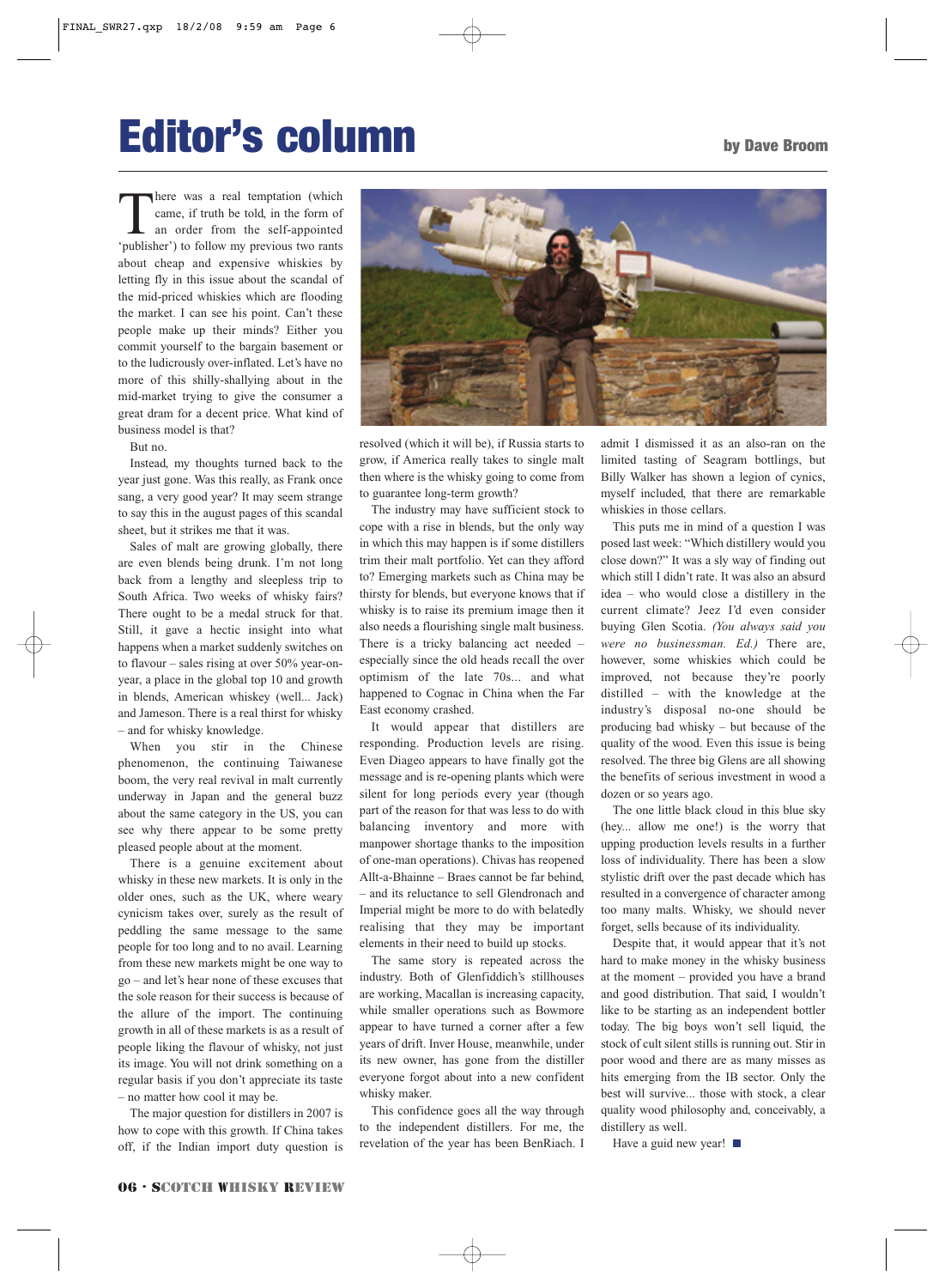# **The whisky virgin** Wine Editor of *The Danathan Ray is*

**I** blush to tell you that I am a whisky virgin. At least I was, for I have finally lost my cherry. It is still early days in our relationship and we are taking it slowly, but I blush to tell you that I am a whisky virgin. At least I was, for I have finally lost my cherry. It is still early days in our have succumbed at last to uisge beatha's silky, seductive, flirtatious charms. And me an old man of 46.

It was becoming a bit of a standing joke among my mates (and Scottish mother-inlaw), the way I would always turn up my hooter at whatever glass of whisky was wafted under it. Thanks to the memory of cheap, back-of-the-school-bike-shed blends, passed around in quarter bottles, I wouldn't go near it. They say you can never eat an oyster again after having been sick on one, and having once splattered my shoes in violent fashion after a break-time slug of supermarket Scotch, that, as far as I was concerned, was that.

As I grew older, I fell happily into the embrace of both cognac and armagnac, even rum, grappa and – my particular weakness – kummel, but as for Scotland's pride and joy, it was definitely Whisky a No No.

I hadn't reckoned, though, on the persistence of Ronnie Cox, director of The Glenrothes. He badgered and cajoled me about visiting Speyside until I could bear his whining no longer. And he had a point: after having visited and written about distilleries in France, Italy, Venezuela and Brazil, it was daft that I had never been to a Scottish one.

"No pressure," said Ronnie, once I had finally accepted his invitation. "We'll show you how whisky is made, lay on a bit of tasting, and simply let nature take its course. I think that you'll be enjoyably surprised."

He even offered to take me to Glenfiddich afterwards for a compare 'n' contrast exercise, which I thought was pretty magnanimous. I met Ronnie and distillery manager, John Sutherland, at Glenrothes a few months ago. Under their expert tutelage we went through the distillation process: we chatted about 'wort', 'wash' and 'low wines' and about the importance of water quality, oak casks and dunnage warehouses.

We tasted Glenrothes straight from the still. It was fruity and lively, floral and fragrant, and faintly reminiscent of pears and liquorice. John then led me gently through a tasting of their Select Reserve, the 1985 and the 1991 and I remember being astounded at how different they all were and how complex and intricate their flavours. I never knew that whisky could be so apricotty, so citrussy and so downright tasty.

At dinner that night whisky accompanied most of the courses, and things got predictably fuzzy. But I do remember my eureka moment: I swigged some 1973 Glenrothes with my coffee and bingo! So soft and creamy was it, and so utterly bewitching that this, if nothing else, converted me to the delights of single malt whisky. John and Ronnie were thrilled at my reaction. "Aye, it's a fine dram," said John. "It'll put some Ross into your Cromarty all right."

The following morning I pitched up at Glenfiddich to be shown round by David Mair, their chief guide. It was awfully early to be talking whisky, but I soon got into the swing of things, and after an in-depth tour round the distillery, I was more than happy to



sit by their roaring log fire and go through the card. We tried the light, fresh and fragrant 12-year-old Special Reserve, the honeyed 15-year-old Solera Reserve (my favourite), the smooth, creamy 18-year-old Ancient Reserve, the spicy 21-year-old Gran Reserva (finished in rum casks) and finally, the honeyed, chocolatey and sweet-edged Glenfiddich 30-year-old. They were fascinating, delicious and all so different.

Thanks to Ronnie Cox, during that dayand-a-half in Speyside, I nosed, sampled and – let's be frank – knocked back more malt whisky than I had done in the previous 30 years. Of course, now that I have got a taste for it I can't stay away.

A few weeks later and I was back in Speyside visiting Gordon & Macphail. I spent an age in their treasure trove of a shop in Elgin and then headed to their distillery, Benromach. I tasted my way through the whisky's various beguiling expressions – the peppery and floral Traditional, the smooth, mellow Organic, the cinnamony 22-year-old Port Wood finish and (my favourite) the toffeed and creamy 21-year-old Tokaji finish – and then, rather unsteadily, drew off my own unique bottle of Benromach's 2000 vintage straight from the cask. What a treat!

The trouble is that now I am no longer a whisky virgin, I have become a whisky tart. I even heard Kentucky's siren call and off I popped to visit Buffalo Trace – named 2005 Distiller of the Year by *Whisky Magazine* and 2005 Distillery of the Year by *Malt Advocate. (These are, apparently, two other "whisky" "magazines", Ed.)*

Uniquely among Kentucky distilleries, Buffalo Trace was given special permission to continue distillation 'for medicinal purposes' during the daftness that was Prohibition. And there can surely be no better medicine than its celebrated 10-yearold Elmer T. Lee Single Barrel Bourbon; with warming, sweet, complex flavours of mint, toffee, molasses, vanilla and brown sugar it certainly puts Benylin Expectorant in the shade.

It's no surprise to learn that Buffalo Trace claims uniqueness. It tickles me how the various adverts, brochures, pamphlets and PR releases try to highlight one eyecatching difference between them all. Back in Scotland, Old Pulteney, for example, is unique because it is "the most northerly distillery on the mainland," The Glenlivet is unique because it was "the first Highland distillery to be licensed to make Scotch whisky". Cardhu is unique because it was "the only malt distillery pioneered by a woman," Benromach is unique because it is "the smallest working distillery in Speyside," Glen Grant is unique because it is "the only distillery named after its owners," Dallas Dhu is unique because it was "the last distillery to be built in the nineteenth century". Glenfiddich is unique because it is the best-selling malt whisky in the world (which really is something to crow about).

The point, surely, is that they're all unique, all special and all blooming delicious. Which begs the question: why the hell did I leave it so long? ■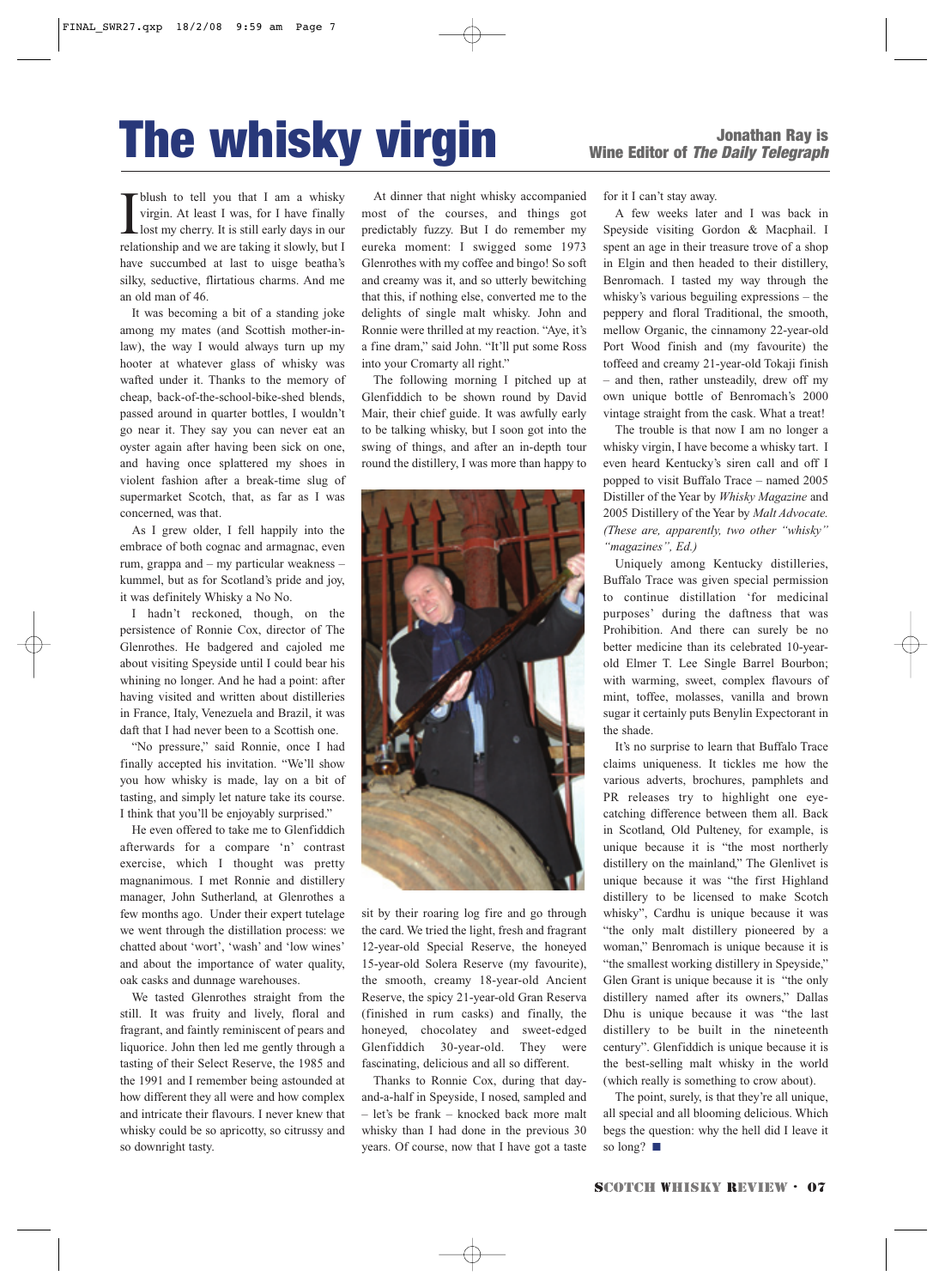

#### **The Most Literally Unique Press Release Trophy**

BIG Partnership: "Highland Park is one of the most remote Scotch malt distilleries in the world"

#### **The Hyperbole Cup**

Blackwood Distillers. "Worthy winners, head and shoulders above the rest" said the judges.

#### **The Dominic Roskrow Award for Diplomacy**

Andrew Symington

#### **Overpriced Award sponsored by SWR**

Ardbeg 1965 OB

#### **Overhyped Award sponsored by Blackwood Distillers**

Ardbeg 1965 OB

#### **Slater's Menswear Award for Sartorial Elegance**

Reverend Richard Paterson

#### **Annual Gong**

Jim McEwan

#### **The Paul Walsh Cardhu Pure Malt Trophy for Innovation**

Spice Tree

# Christmas turkeys

**It's the eagerly-anticipated, highly-prestigious, inaugural Oscars of the industry! Welcome to the Annual Scotch Whisky Review Awards – the John Cors…**

**The Cors will be presented at the SWR annual dinner at the George Hotel, Inveraray. Tickets £1,000 excluding wine.**

**Dave, did you ensure every advertiser won something?**

**The Lloyds TSB "Oh thanks, is that cheque for me?" World's Best Whisky Award**

Bidding still open (hint)



**The Arthur Daley Fairtrade Award**

Damian Riley-Smith

#### **The Jon, Mark and Robbo Award for Pushing Water Up Hill Not Sponsored by Oddbins**

Jon and Mark

#### **Best Whisky Cocktail sponsored by Buckfast**

**The Rusty Bus-Shelter** 1 part Laphroaig, 2.5 parts Buckfast, 1 teaspoon of chilli-oil, capers to garnish "Good but a bit bland." Charles MacLean

#### **The Fred Laing Memorial Leather Harness for Tasting Note of the Year**

"Quite possibly the most coastal whisky I have ever nosed: it is as if the peat has only been diluted by seawater. This smells of rotting distilleries and malt kilns. It is unique and unquestionably the most evocative thing I have ever sniffed. I close my eyes and I am on undiscovered Islay, before I ever wrote about the place; when I could wander around barely-known distilleries alone. No matter how it tastes, it cannot paint a picture so vividly, or bring back such a lost joy as the nose, or even a sense of loss of how things used to be… I don't know if you believe this or not, but it has actually brought a lump to my throat and a slight moistened eye. I think I should pause before tasting." Jim Murray

#### **The Annual Turnbull Hutton Chairman's Vote of Confidence Award**

Glenmorangie management team (on behalf of LVMH)

#### **The "We own that? Are you sure?" Award**

Chivas Bros for Imperial and Glendronach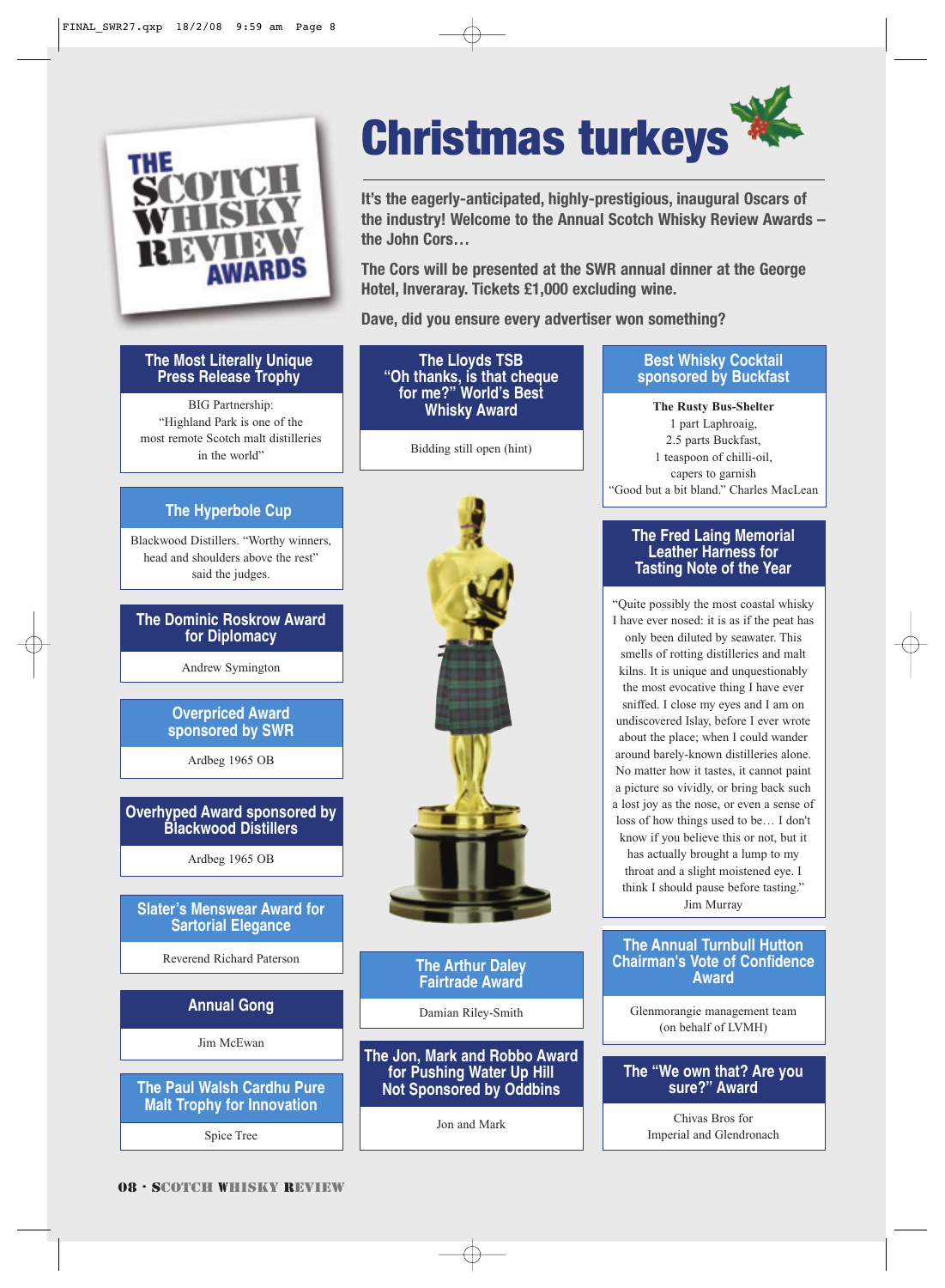# Alfred Barnard is unwell as told to Jon Allen

#### To Auchentoshan by 100 horses

**IV** was invited by an entrepreneur who'd put up a large tent in the centre of Glasgow to attend a gathering therein called Whisky Live! There, a constant stream of was invited by an entrepreneur who'd put up a large tent in the centre of Glasgow to attend a gathering therein called rather odd people with interesting clothes wanted to stand alongside me and have their photographs taken as if they were members of my family. For a while, I took a leaf out of my new friend Michael Jackson's textbook on handling such attention and struck a pose as if I were in a different photograph altogether, slumping or looking in the opposite direction to the camera. This means that when these people show the photo to

friends it will look as if they have inserted themselves into the picture by modern electronic means. Mr Jackson is an inspiration.

But after a while, even this simple prank was not enough to dull the irritation I couldn't help feeling and I simply had to get away.

When I was in the City on my Grand Tour of the United Kingdom, certain distilleries got the full A.B. treatment. I visited seven in Glasgow which featured as No.1 to No. 7 in my magnum opus. To Port Dundas I devoted six pages; a full eight to its neighbour Dundashill; two to Adelphi, four each to Yoker and to Loch Katrine, a page to Provanmill and just 13 lines containing a mere 162 words to Auchentoshan. In fact, it is obvious re-reading what I wrote,

that I was treating the distillery as little more than a stopover on my way to Littlemill.

But in Whisky Live's big top, only Auchentoshan's single malts were represented. When I asked what had happened to the other distilleries, a helpful visitor overheard my question. He explained, in what I took to be a German accent, that Port Dundas is making exclusively grain whisky. The site of Dundashill – when I was there arguably the largest Pure Malt (apologies, single malt) distillery in Scotland – is largely covered with housing. The Adelphi name lives on only as an independent bottler, the last of its buildings demolished in the 1970s. A school now stands where Provanmill once did. Loch Katrine has disappeared leaving no trace and

Yoker closed down in 1927. (It seems the Patent "Ageing Apparatus" I was shown in the No. 7 warehouse – and wrote about – which applied the immense pressure of heat to new-make spirit and turned it into a mature whisky of three to five years old didn't have quite the hoped-for impact on the industry. Yoker was only the fifth distillery I had visited and, thinking back, I have a ghastly dream of a small group of workers standing in a corner sniggering as I was diligently taking notes.)

Just as I was wondering if it was possible to revisit Auchentoshan, a friend from my eyes tightly shut, as he sped along on his BMW R1200 GS motorbike. But it was a most efficacious, if not commodious, means of arriving at the distillery.

How the place had changed. Last time the harvest was in full swing and the works all but abandoned. In 2006, we received a wonderful welcome and a private guided tour by a young lady from Malaysia called Mehja. I explained that I was there to right the wrong I did with so few lines in my seminal text. Mehja really knew her stuff and – this was particularly wonderful – almost all the equipment was labelled with details of the

> capacities. I was in heaven. This Lowland malt is triple distilled these days which is the one thing every drinker knows. But there is altogether so much more to learn.

The distillery produces four times a week using 6.825 tonnes of bought in malted barley. On-site malting ceased in 1921. The mash is prepared in a Porteus mill for the 35,000 litre tun which takes 8 hours. 63.5 degrees…*(Alf, I'm warning you. Ed.)*

In 1918, the year of my supposed death, our country was still at war with Germany. I was astonished to discover on my return that we went through the whole process

again. During that conflict, our airborne foe bombed Auchentoshan (a fact not mentioned by my informant in the Big Top!). One part of the housing destroyed has never been fully restored to its former glory, perhaps as a reminder of man's folly. But the distillery is amongst the best maintained I have ever seen. Michael Jackson surmises it's because of Japanese owners who cherish their sites. Japan was allied to Germany, as was Italy. Now, the major whisky collectors in the world are, I'm told, Italians. Malt whisky truly can bring the world together.

With that thought, we re-mounted our 100 horses (that's at 7,250 rpm). The 1170cc GS's compression ratio is 11.0:1, and… *(Alf, stop. It's a motorbike, not a distillery. Ed.)* ■



Kilmacolm – the redoubtable inventor, engineer and yachtsman Captain Robertson – kindly offered to chauffeur me there. He said he had 100 horses waiting. I was intrigued and accepted the position of pillion.

We made excellent time on a bright September day, following signs for Port Greenock and passing Glasgow Airport on our right on the much improved highway that is the M8. At Junction 30 we took the slip road to cross the Erskine Bridge, recently freed of its punitive tolls. On to the A82 and the distillery hove into view. Following the dual carriageway... *(Alf, That's quite enough travel details – you're not writing your book now. Ed.)* 

To be honest, I didn't see much on the journey since I was clinging to the Captain,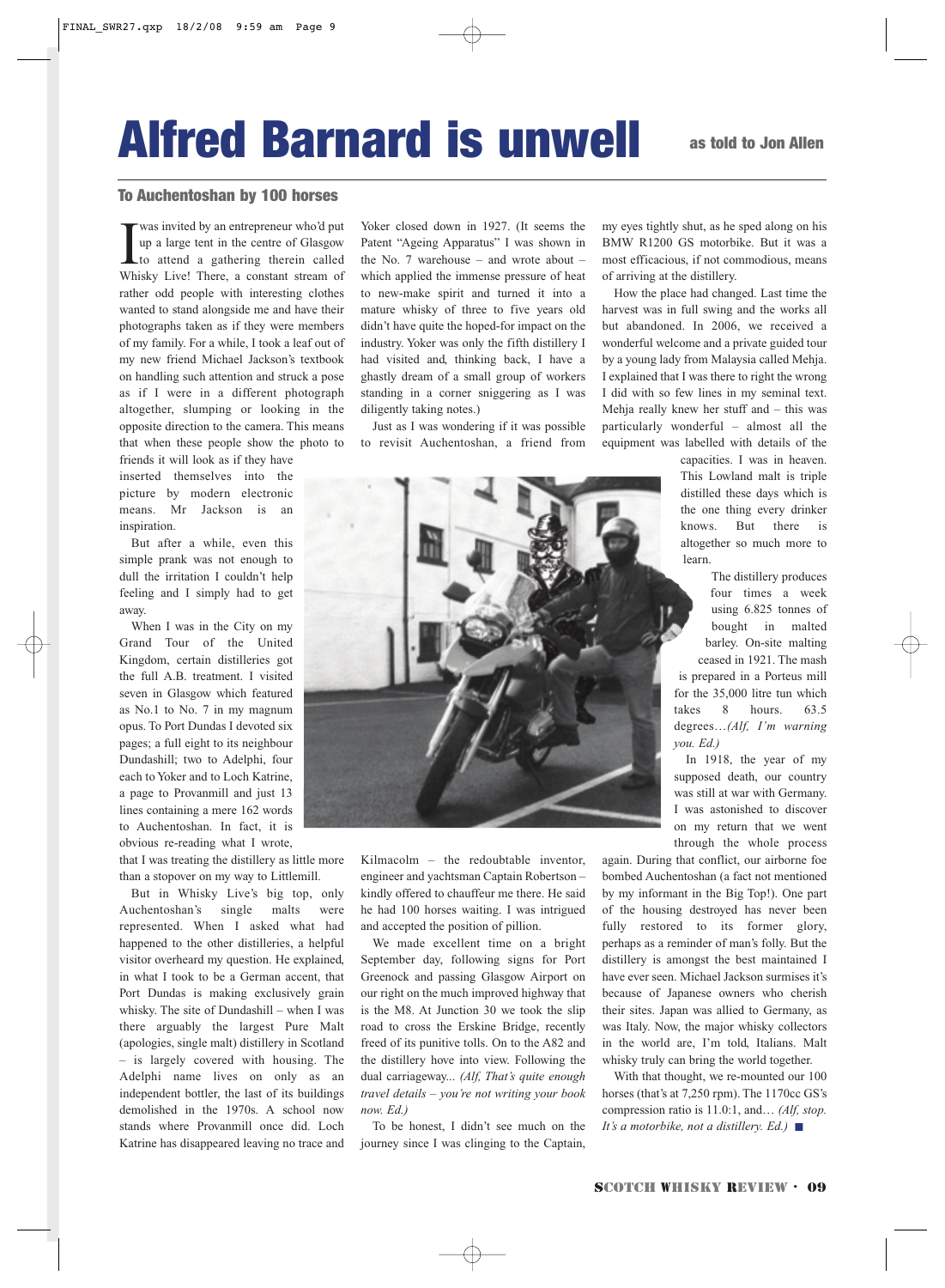## distillery with Mike Nicolson Desert island

### **Where is your distillery?**

*Kelty, Fife.*

#### **How near are you to the nearest pub/shop?**

*You haven't been to Kelty have you?*

#### **What can you see from your window?**

*No, you obviously haven't or you would know that there ain't too many windows in Kelty.*

#### **What can you smell when you stick your nose out the window?**

*I keep telling you, this is KELTY!*

#### **Describe the set-up of your plant.**

*The water will be special, magic, Scottish water, blessed by the water fairy. The malt will be brown and will have come from a maltings but will have been lovingly tended by an entire family of malt pixies, dressed in primary colours.* 

*The mash tun is gonna be square, USP see? Don't talk to me about marketing!*

*Ferment will be quick, look you missed two already! For a man who took two shots to get O-level arithmetic, it is essential that there be four stills, so that I can count them on the fingers of both hands. We're gonna have worms, on account of them being so easy to maintain but, they are gonna be pretty revolutionary 'cause they will be anti-clockwise!*

#### **So, will there be computers?**

*Computers don't bring pheasants to the back door, or wash cars, do they now?*

#### **Who will be your preferred manufacturers?**

*The Acme Rubber Co., Fender, Lotus, BAT, and Jimmy the Whizz.*

#### **A balanced distillation?**

*As balanced as its Manager.*

### **Long or short conversation?**

*Short, man.*

#### **What's the new make character?**

*This will be a previously undefined character that I have been working on for some time now and whose current working descriptor is "Blindin'".*

#### **A mix of wood?** *Oh yes.*

#### **What about finishes?**

*Funny you should mention that, I've been having good feelings lately about lemon sorbet.*

#### **What soundtrack will be played?**

*Monday; Steely Dan (Well it's Monday) Tuesday; Stax day (with a Sam & Dave hour from 10am until 11am)*

*Wednesday; Vivaldi (filling day Wednesday)*

*Thursday; Mickey Jupp (with Switchboard Susan every hour on the hour).* 

*Friday; we'll have them whale noises you get on relaxation tapes, just to set us up for the weekend with half an hour of Kathy Kirby, about lunch time, to help us keep a grasp on reality.*

#### **You can have anyone as your staff. Name them.**

*Lots of them.*

*Mash House; Catherine Zeta Jones, Angelina Jolie, Halle Berry, Winona Ryder (as long as she keeps her hands in her pockets).* 

*Stillhouse; The Great Houdini, Angus McAffer, Proust (for the night shift chats), and Vlad the Impaler.* 

*The warehouse squad will be five of the seven dwarfs led by Ian McArthur (for his shy, retiring, submissive attitude).*

*Robert the Bruce will sweep the yard and sign autographs.* 

*Uniform will be classic French waitress for the wimmins and leopardskin leotards for the guys, you know, something tasteful.*

#### **Who is the postman/odd job man?**

*Jack Nicholson is gonna job share as he only rings twice and is pretty handy with an axe.*

#### **Are you independent / corporate?**

*This is no place to discuss my politics or my weight.*

#### **Is there a human resources department?**

*Yes there will be a human resources department but the distillery staff will be issued with a clove of garlic each and instructed to wear it at all times.*

#### **What is the distillery pet?**

*An armadillo called Eric.*

#### **Is there a visitor centre?**

*Of course there's a Visitor Centre, everybody's got one, you really must keep up darling. Naturally we will accept bus parties, where else are we going to get our intellectual stimulus, variety and excitement?*

#### **What's for sale in the shop?**

*The product lines will be fairly restricted and will focus, essentially, around the complete recorded works of Big Mama Jay, a selection of handy household ironmongery and a small scale model of Sir Harry Lauder with a wooden stake driven through his heart.* 

*Visitors presenting empty glass slippers, thermos flasks or buckets for that matter, will have them lovingly filled by distillery staff, with our 80-year-old, after which they will be certified. No, wait a minute, I don't think I wrote that down right.*

#### **Will you have a website?**

*There will be no website, remember about all that stimulus we will be getting already.*

#### **Will the staff wear kilts?**

*Yeah, you're right, things could be worse, we could be Dutch.*

#### **Will you bring back dramming?**

*Yes, but only for the Manager.*

#### **Single malt or fillings?**

*You betcha, we are (confidentially) currently having discussions with Vick as well. (Bit of innovation there then.)*

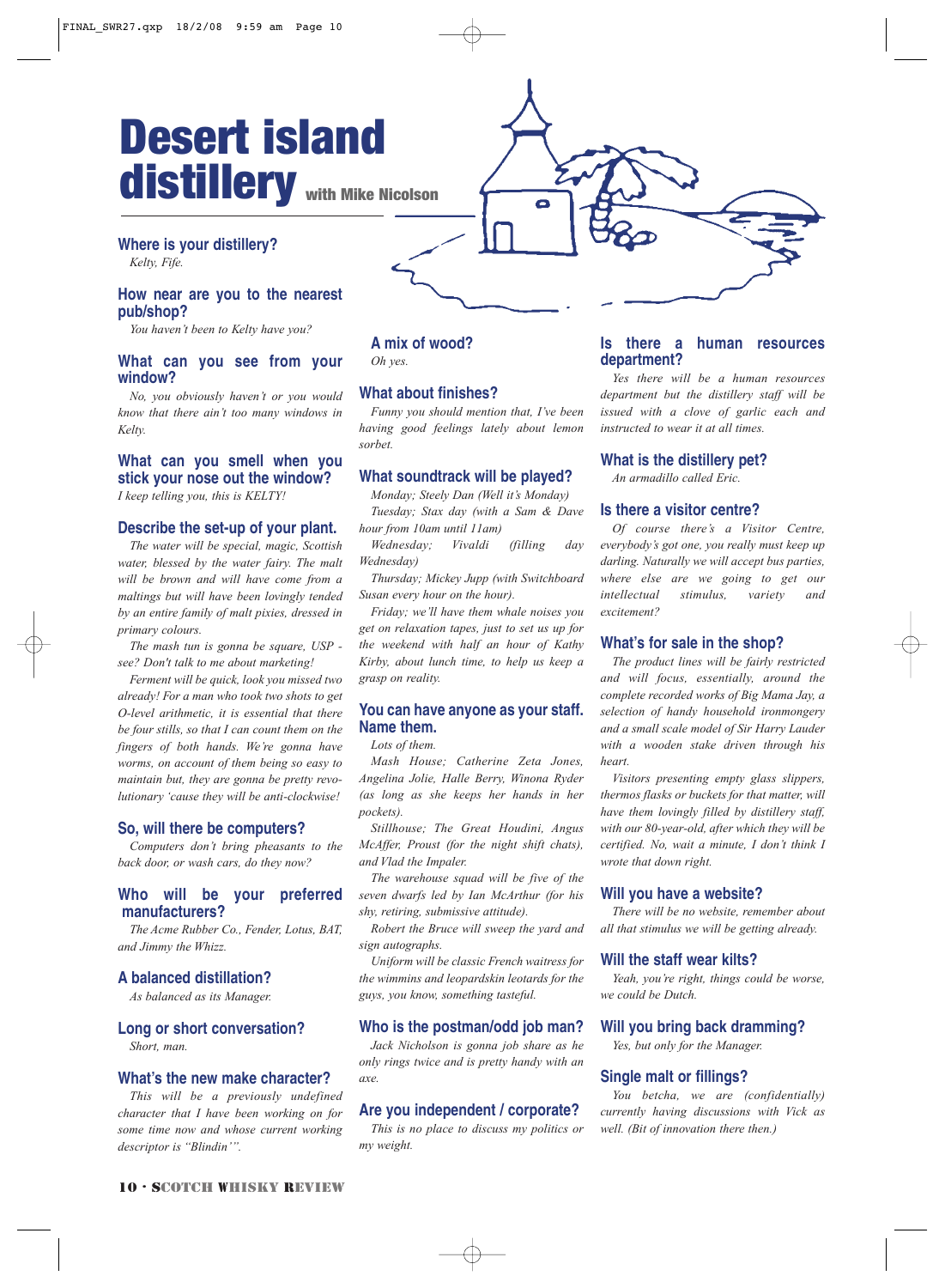#### **Age / strength**

*Ages will be nine, 13, 231/2 and, of course, the aforementioned 80-year-old. Strength is yet to be decided as we currently await the results of our "let's see what it does to a penny in the glass" research.*

#### **Chill Filtered? Caramel adjusted?**

*Definitely! With perhaps a little extra (as a special treat) in our German consignments. The 80-year-old will not be colour adjusted it will be filtered, however, but only through a piece of brown bread. (Traditional, ethnic's good.)*

#### **Ad campaigns**

*The campaign will feature wimmins largely, as there are quite a lot of them you know, and there ain't nobody selling them fine malt whisky at the moment, other than to the bald ones with wings, apparently.*

#### **What's the biggest market?**

*Sutherland, well to be more precise, a little house near Melvich wherein resides a ghillie of my aquaint, by the name of Makay. He's a big, big, fan. Where wouldn't it be sold? To*

*Makay's brother, he's bad news after a couple of sherbets.*

#### **Will you be your own brand ambassador?**

*Regrettably no, I'm not qualified, I don't know a single folk singer, I hate white shirts, I look ridiculous in tartan, tweed gives me a rash and then there's my speech impediment…* 

#### **Would you let journalists in?**

*Hell yes, if they make it over the razor wire, past the dogs and through the minefield, they deserve a look round. There is no bloody "h" in Nicolson, okay?*

#### **Will there be any additional facilities?**

*This is a hard one. Current thinking surrounds a re-hab facility for people who would like to "do up" a house on Islay. The proposed construction will be very suitable, well staffed, wheelchair friendly, lots of warm, Black Watch blankets, shuffleboard, there's even a little garden. The inhabitants could continue mumbling to themselves but,*



*in a safe and secure environment, where they can come to no harm.*

#### **And finally, what's the name of your distillery?**

*The distillery will be called Glenda.* ■

# Martine Nouet,

Whisky Magazine UK contributor and Whisky Magazine France Editor

I t is rather challenging to be a woman in a man's world. Very stimulating but not always easy. As a spirit writer, I meet more men than women in France as well as abroad. My work as a contributor for *Whisky Magazine* UK has led me to do more presentations in front of an Englishspeaking audience. I feel quite comfortable with the language as well as with the people and the atmosphere. But using a foreign language can make you feel a stranger and even a strange person in some circumstances.

I have accumulated quite a number of embarrassing situations caused by language misunderstandings or even mistakes. A lost in translation moment as well as a blonde one! Like when inviting some friends on Islay for a whisky dinner, one friend asked what she could bring. I suggested "these little things we eat for apéritif ". You mean nibbles, she said. Yes, I replied, pleased to have learned a new word. When my friend appeared on the day, I cheerfully came with "Have you brought your nipples?" "Yes but they are not for you!" she retorted.

But this is worse when the boob is

performed in a professional environment. At that moment, you wish you could disappear 10 feet underground *(Shouldn't that be 3m? Ed)*. That happened to me at Whisky Live Glasgow in September. I attended the event as a visitor but could not resist my friend and colleague Dave Broom's invitation to join him on the podium for a Live Tasting in the way we conduct our magazine tastings.

On the menu, the new releases. Dave picked up a few bottles on the stands and we both commented the tastings. Fine. Most of these I had never tasted before. So it was a complete improvisation. Among the new releases, we had Glenmorangie Speakeasy, a bottling only available at the distillery. The only one I had experienced a few hours before. I was not much impressed, finding it pretty harsh. So I whispered to Dave just before we started the tasting "I would rather call it 'spiteasy'". The bastard jumped on the word and released it to the audience holding out the microphone to me. I felt puzzled for a second, not knowing what to reply. Then I thought it would be a good opportunity to explain how we conduct our

tastings. So I went along with that concern of not inhaling and drinking too much alcohol in the numerous tastings our whisky writer life offers us. Dropping in that "People often ask me do you spit or do you swallow?"

The reaction in the audience was immediate. All these Glaswegians shaking with laughter, Dave with a large smile… what was so funny? I found the reaction pretty odd, thinking to myself Glaswegians are good-humoured lads, I am glad they are enjoying the tasting. We carried on presenting the new releases. The smile did not leave the faces. At the end, a few lads came to me and thanked me for the good moment they had spent. So I felt perfectly happy. In the evening, Dave asked me with a cheeky twinkle in the eye "Do you remember what you said this afternoon while we were tasting Spiteasy?" Oh, yes I replied and I repeated what I had told the audience. Then the penny dropped. I am still blushing. By the way, I do spit though I swallow a few drops of the stuff as it is necessary to evaluate the finish and the aftertaste.

What about you? ■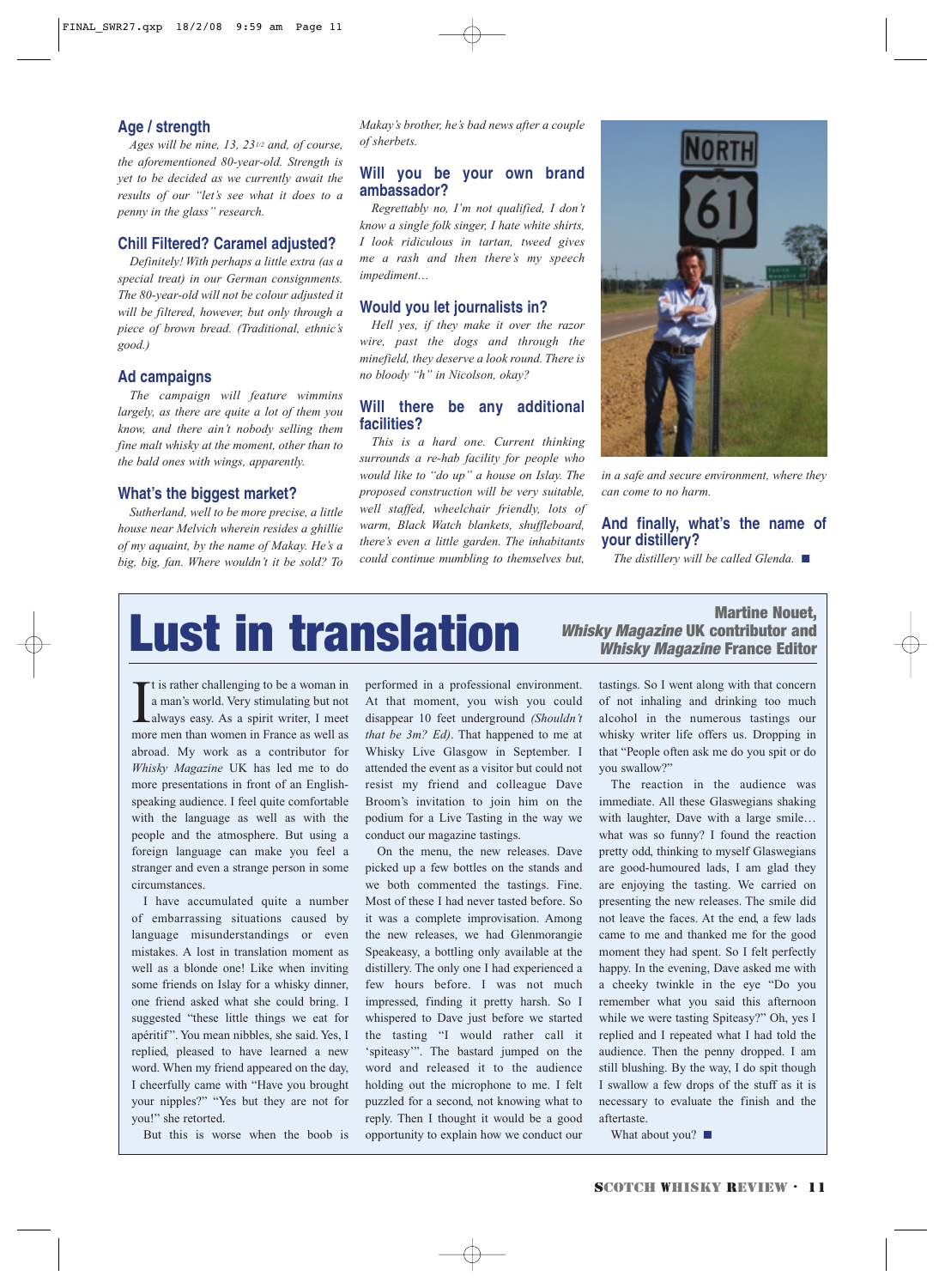# **Fantasy island** Galeb Bann

**It is ever SWR's sacred mission to uncover the innermost workings of the whisky industry, regardless of expense, inconvenience or personal danger.**

**Our intrepid undercover reporter Caleb Bann was disguised as a cabin boy and smuggled aboard the luxury yacht Deadly Ernest to report on the orgiastic shenanigans of the infamous Marvellous Malts Island Cruise. Celebrity Love Island pales by comparison to the off-shore antics of industry leaders "confined" two to a bunk when they believe themselves far from a camera. It is time the sordid truth was exposed. But, like his fellow sailors, our mole was uncovered – then cast adrift in an open boat with only a portion of draff and a cupful of cask strength Glen Gloaming to sustain him. After days of exposure to the elements a violent tempest drove him far to the west of Scotland where he was cast up, rambling and incoherent (no change there, then. Ed) on an enchanted island.**

**Strangely the islanders welcomed him and appointed one Prospero as his guide. A primitive distilling industry caught his attention.**

**Now read on…**

**P** rospero took me to the Ladybrook<br>me unprecedented access to its<br>operations Distillery which generously allowed me unprecedented access to its operations.

As I am now becalmed on the island, with little prospect of rescue until the monthly longboat to St Kilda, my first bulletin concerns the spectacular range of Ladybrook bottlings which were unveiled at an all-expense spared event held in the public bar of the island's sole hostelry, The Politician. Interestingly, this is named after a shipwreck notorious in the island's history for introducing the unsuspecting inhabitants to whisky, a spirit of which they were previously delightfully innocent.

It is just as well that both of The Politician's tables were bolted to the floor as they were groaning under the accumulated weight of the incredible number of bottlings. In a radical break with convention we were told we could look but not taste, but don't tell the Scotch whisky industry, as this might catch on!

After an animated rendering of the company song "No-one understands us, no-one loves us" the remarkably named A. Spokesman addressed the expectant throng of three eager scribes: "We're breaking with the convention of the large monolithic giant companies which have strangled the industry over the past 200 years," he (or it might have been she) said.

"We intend to release every single barrel as a separate bottling, thus achieving saturation coverage of all the independent off-licences in the entire world. Whisky bars will have to

build a separate Ladybrook annexe to ensure full stock coverage."

Basing its marketing strategy on a washed-up copy of *Vogue* dropped from a passing cruise ship the firm has taken its lead from the fashion industry and plans a release of Spring, Summer, Autumn and Winter collections. Additional special bottlings will be issued to commemorate significant events – such as, for example, the rising of the sun and high and low tide.

Chief amongst these is the brand new TCP55, a recreation of a whisky which never existed and already awarded *Whishy Magazine*'s coveted award in the hotlycontested "most over-priced single malt probably ready for bottling (just)" category.

In deference to my 'Colossus of Whisky' status (*surely "Colossal wanker"? Ed*) I was grudgingly permitted a thimbleful of this "ambrosial nectar" and concurred with the opinion of Ladybrook's brand ambassador, Angus McSporran an 85-year-old seafarer who scoured his ageing memories to recall the lost, semi-mythical inspiration behind TCP55.

"I recall the first time I had the 1929 Port Ariel," he croaked, almost inaudibly. "I was drifting off Rockall with a raging thirst. The only reason I drank it was because it was the only thing available."

"It was peaty, very peaty," the ancient mariner went on controversially, suggesting that TCP55 has "the same peatiness right enough, right enough (sic). Och, it's just as smooth as when I drank the milk straight from a goat's udders when I was adrift in the Sargasso Sea with the Duke of Johannesburg."

However, this peatiness is nothing on the provocatively named Oh God! Not More? which features malt that was peated for a year and a day, distilled by Ladybrook's legendary Peat Master, Master Peter 'Pete' Peterson in peat-fired kilns and aged in casks which had previously had peat fires lit inside them. The bottles, dug from pre-historic peat bogs, are to contain a peat widget which explodes when the cork is twisted off.

"Och it's peaty, very peaty," said the elderly sage. "It reminds me of when…" Sadly, space does not permit more of Angus's demented warbling, nor is there room to discuss every one of these 37 remarkable drams. However, a vatting of malts from Islay and Ireland may already have been anticipated by the Slowly Sinking Whisky Company.

"That's innovation for you!" the MD said puckishly. Also look out for what is claimed to be the first wine finish from a Buckfast cask, a malt aged in 200 different species of oak and a revolutionary Irn Bru 'evolution'. As the "*pièce de resistance"* the distillery's flagship Jumping The Shark was revealed. "We've taken our corporate strategy and bottled it," said the MD.

Trees must die for this stuff. Are there enough casks anywhere to maintain such a hectic pace? Find out next issue as Fearless Caleb Bann, the man who cannot be silenced, reports. ■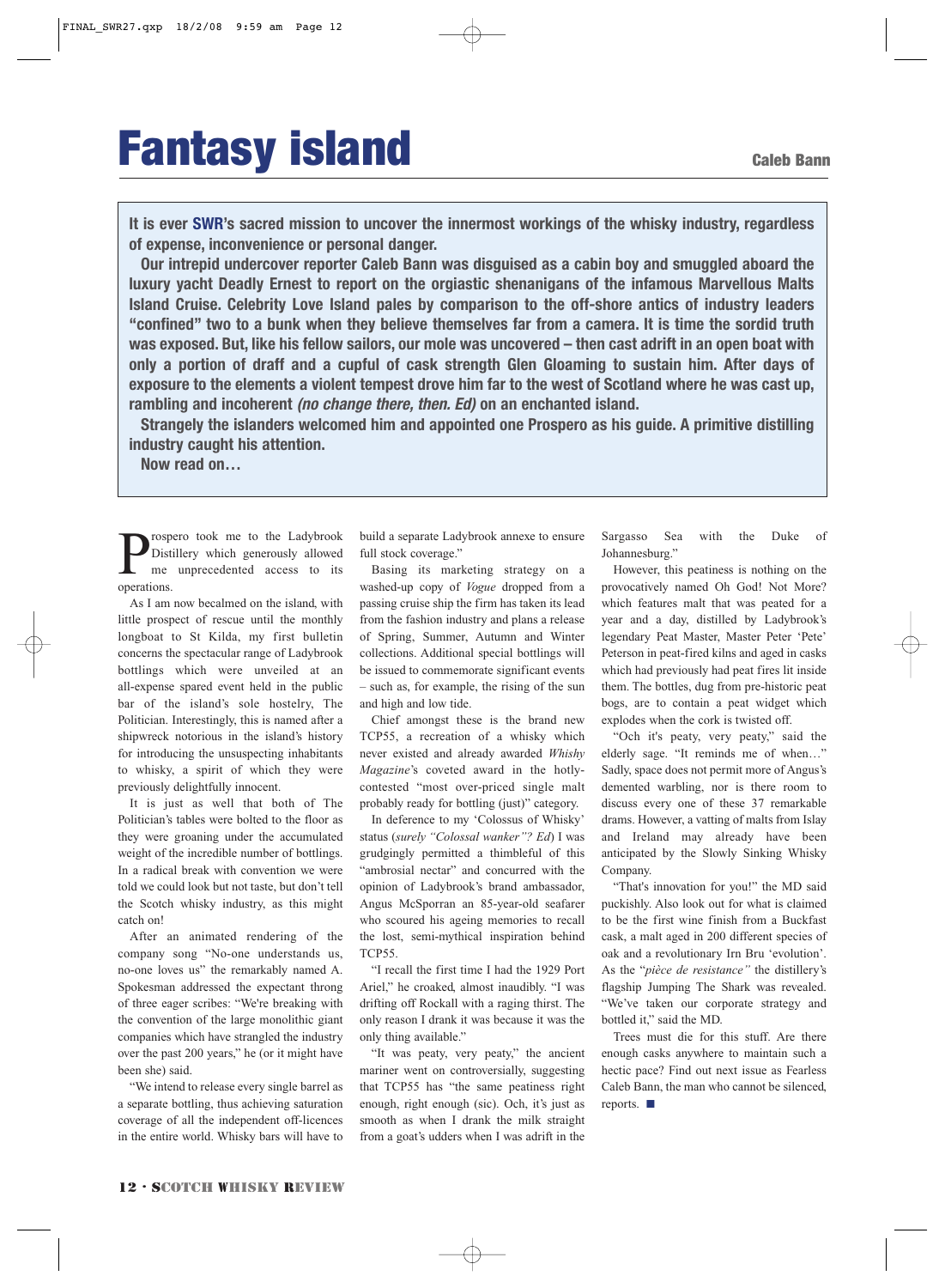# **Sukhinder Singh Interviewed by Marcin Miller**

**Sukhinder Singh has one of the most impressive single malt whisky collections in the world as well as a highly-respected international spirits retail business.**

#### **Why did you start collecting?**

*My parents used to collect miniatures. On family holidays we'd pick up a miniature here and a miniature there. My parents had a shop and I was doing a lot of the ordering when I was young. My interest really grew from these miniatures. I joined The Miniature Bottle Club and met some really interesting people – a lot of these guys take this thing very, very seriously – so all I did was look, listen and learn. At the age of 18 I was offered a collection of 8,000 miniatures – I put in an offer and luckily got them.* 

*Going through the collection there was whisky, rum, liqueurs and cognac. I spoke to friends in the club and said "look, this collection is all too much" and they suggested I only collect whisky.* 

*But with about 3,000 whiskies it was still too much. I thought it would be interesting to specialise in single malts. I got rid of the rest of the stuff over two years and just started collecting malts. The more I learnt the more interested I got. I was buying miniatures all over the country and I was about the most active person then; 20 years ago every weekend I was up and down the country looking at collections of miniatures. I went to buy a collection of 500 minis in Scotland and I remember it very well; there was a beautiful bottle of malt sitting on his mantelpiece. I asked what it was and he said it was from the old Kirkliston distillery. I thought "Wow, that's interesting." I tried to persuade him to sell it to me and he wouldn't. So after one hour I got the bottle! That was the start of my whisky collection – the big bottle collection; the first bottle I bought was from the1880s and it's still one of my favourites. I paid about £500 – a hell of a lot of money then!* 

*I decided I was going to collect one bottle from each distillery and I would only collect old stuff pre-1950. Little by little I found I couldn't get some distillery bottlings so I built up relationships with Gordon & MacPhail. Neil Clapperton had just bought Cadenhead and we became really good pals. I started speaking to other people who were collecting whisky and because my parents had a business I was able to order whisky*

*and sell it to them, to friends. They used to say "if something new comes out let us know", so I starting ordering by the case, and by the two cases. Black Bowmore was the point at which passion overtook the rational. I've got one of each of the Black Bowmores in my collection. The second edition. They only made about 2000 of each and I've got the bottles numbered 2000. I've probably got the best bottle numbers: I tend to go for weird things. I like the number eight (it's a Chinese thing) and I might have number 88 or 888. Sometimes I'll go for the last number or the first number so I've got a mixture of things…*

#### **How many bottles in the collection now?**

*Honestly I haven't counted but I think it's about 4,000 full bottles. I lost interest in miniatures after collecting full-size bottles especially when the manufacturers started make miniatures for collectors – I thought that was really awful.* 

#### **Aren't companies doing that with full-sized bottles too?**

*They certainly are so I am really choosy. What I collect now is to do with the quality of the whisky. Whereas before I might like the look of a bottle or be attracted by bottles with low numbers, today it's just about what's inside the bottle. My feeling is, being in the business so long, whisky will only become a collectors' item if the whisky is outstanding. Simple as ABC. Back to basics.*

#### **Are there any recent releases whose quality doesn't match up to the status as "collectable"?**

*I was very disappointed with Macallan; they have started a new series called Seasonal Cask Selection and it's only sold at the distillery in the shop, one every quarter. The summer one was an 8-year-old and I didn't like that whisky at all. But being Macallan, and a single cask bottling – 500 bottles – it's a sort of "must have". But I was very, very disappointed. It's not what I'd*



*expect from Macallan and people I know who've tried it are really upset. And these are all the serious Macallan boys. They have said it's not good enough.*

#### **When you buy a bottle do you just buy the one? Or do you buy one to drink?**

*I have two or three different collecting profiles. I collect old and rare stuff, stuff I like, certain distilleries where I have to have pretty much everything from that distillery; Springbank and Ardbeg for example. I guess Macallan because I've collected it from day one so have just about everything. It would be silly to stop now – although I was tempted not to keep the 8-year-old. I also specialise in Port Ellen. I believe I've got one of the largest collections in the world; over 400 Port Ellens. There are two or three of us. But we're in friendly competition – we help each other, sell to each other, swap with each other so it's not like a battle. My first collection whenever I find a whisky I can drink again and again I always keep either two or three bottles of that. I've always had an idea to open a bar in the future so that's one of the reasons I keep two or three bottles back of some of the finest whisky.* 

#### **What's your most treasured bottle?**

*The old stuff. Not the new 60-year-olds that are going for silly prices these days but the old bottles from the turn of the last century. I've got a big soft spot for the Kirkliston – my first ever bottle and probably one of my oldest bottles. I've got some beautiful old bottles – for me it's that challenge of getting that old bottle – I've got the challenge of the getting a couple at the moment and I'll get them and then for me the challenge is over and I'll look for something else. I've got a beautiful old bottle of Lagavulin from around 1890. The only other*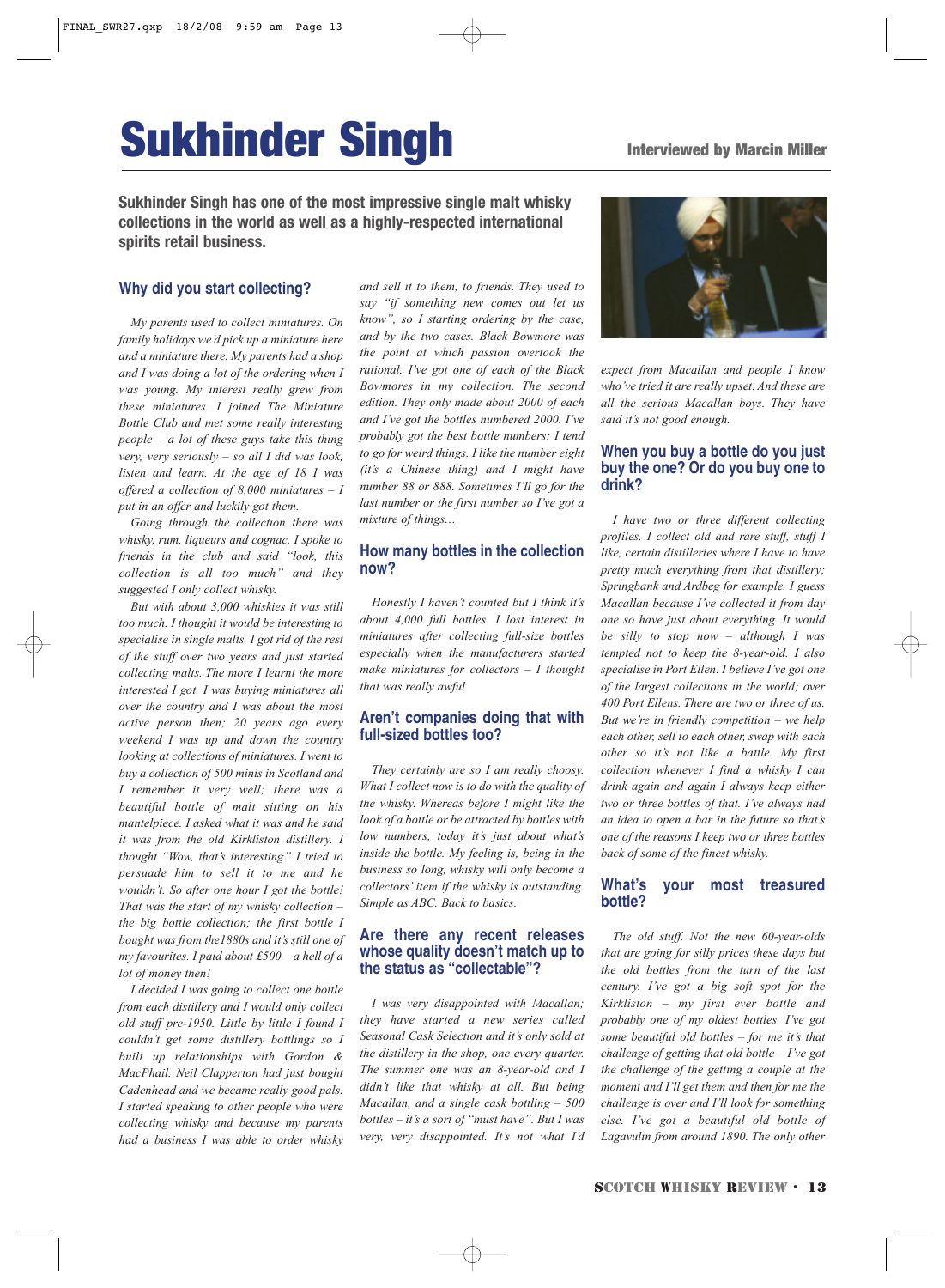*bottle of this I know belongs to Diageo and I was bidding against them on this bottle. Again, I've got old bottles from Talisker, Macallan, Laphroaig, Tobermory and Craigellachie.* 

#### **Which whisky companies impress you at the moment?**

*Chivas principally. They have got Chivas as a deluxe blend, Ballantine's as a premium blend is way above Teacher's and Bell's. They really care. The next big thing is Scapa; the same company that's doing Longmorn is now doing Scapa. So they're going to do something good with it. I'm surprised they're not doing anything with Glendronach. It has been traditionally filled into sherry casks so I see it as a massive opportunity for taking on Macallan. I heard they're opening Glendronach visitor centre; it will be totally different to anything already in Scotland, state of the art. I think it's great that they're doing it in a distillery that people know very little about. It's a great malt so it's good they're doing something with it. Great company… In Aberlour they have THE most underrated malt and in Longmorn a real connoisseurs' whisky.*

*Diageo shows great leadership – the malts team are absolutely passionate. I think maybe the only problem is that they have too many brands. So they try to prioritise and say we'd better concentrate on this specific brand and forget about other brands. It's a shame sometimes to see things like distilleries lost but, saying that, it's nice to see them doing something special with Glen Ord, Glen Elgin and Caol Ila which is doing really well. It's one of my favourite Islay whiskies; I think its being discovered still. My favourite is the 25 year old – I like it a lot.*

#### **Who else is doing a good job out there?**

*It's nice to see a lot of independent distillers, single family run small distilleries, e.g. Benriach. It's nice to see these people being in the industry a long time. They've identified certain distilleries out there with something special. The previous distillers never really showed the whisky off very well. They've bought the distilleries and are turning out some really amazing stuff. Benriach is a great example with some fantastic stuff. Arran is doing some interesting stuff though I wish they'd do less finishing and more whisky. We could see some interesting things from Bladnoch but they've got a long way to go.* 

#### **Benriach is one of a few distilleries that have changed hands recently.**

*Andrew Symington's doing some fantastic stuff at Edradour. He's done an amazing job with Ballechin and I think their first release is really, really good – proper farmyard distillery whisky – really good stuff.* 



Mackie's Ancient Scotch from the Malt Mill Distillery

*I think Benromach's new organic single malt is excellent.*

*The small companies are doing well as are the big ones – my feeling is the ones in the middle get lost and are having a tough time*

*The guys in the middle are either going to be buying other people or be bought. Whyte & Mackay is a classic example, as is Edrington but they've got two or three amazing distilleries: Macallan is a beast on its own and they are trying to take Highland Park to the same level. Glenrothes is sort of the same stable. Edrington should have grown; I don't think they should've sold Bunnahabhain. I don't understand it. It's the same with Whyte & Mackay – why did they sell Bruichladdich?* 

#### **Are there any distillers you think should be doing a better job?**

*I'd have to say Springbank – we know what Springbank is capable of… the standard of* *products is getting better but I don't think that they are what Springbank used to be. I know no distillery is what it used to be but I think Springbank is far off it.*

#### **What is your favourite recently released whisky?**

*Glengoyne Mashman's Selection, some of the most amazing whiskies I've had in the last two years – absolutely fantastic – sensible prices too, at around £100 a bottle. Believe me, these two whiskies – wow!* 

*I think generally most people are doing a pretty good job.*

#### **As a retailer what gets your goat?**

*There are too many products on the market and too many companies releasing too many products. I guess this is one of the reasons that we've run out of space. All that says to us is that we've got to be more careful, more selective about what we chose. I think generally a whisky brand needs to have three or four expressions, a balance of ages and maybe one limited edition a year.*

*Any more than that and you confuse the consumer. The consumer wants to learn but there's a lot out there to learn. If there are 10 expressions from each distiller and there are 80 different distilleries that's 800 plus products. Remember each company's releasing two, three, even four products per year. It's too much. Look at Morrison Bowmore; they are revamping their whole range. The basic range is now going to be 12 year-old, 18-year-old and 25-year-old and one young and one aged limited edition per year. I think that's perfect because it gives you a year to sell it and have a bit of a break and get ready for the next one. I think that's the way ahead. Look at Arran, how many products? Bruichladdich? Way, way too many products.* 

#### **Which Independents are doing a good job?**

*Signatory is damned good. I think with independents it's getting more difficult but you find good stuff, a few gems with everyone. I like Douglas Laing – they've had some gems but some pretty awful whiskies, sad to say. Cooper's Choice have had some really amazing whiskies but do very little in the UK. Everyone finds something good.* 

#### **Have you had any mentors in whisky?**

*The usual suspects – when I was a wee lad*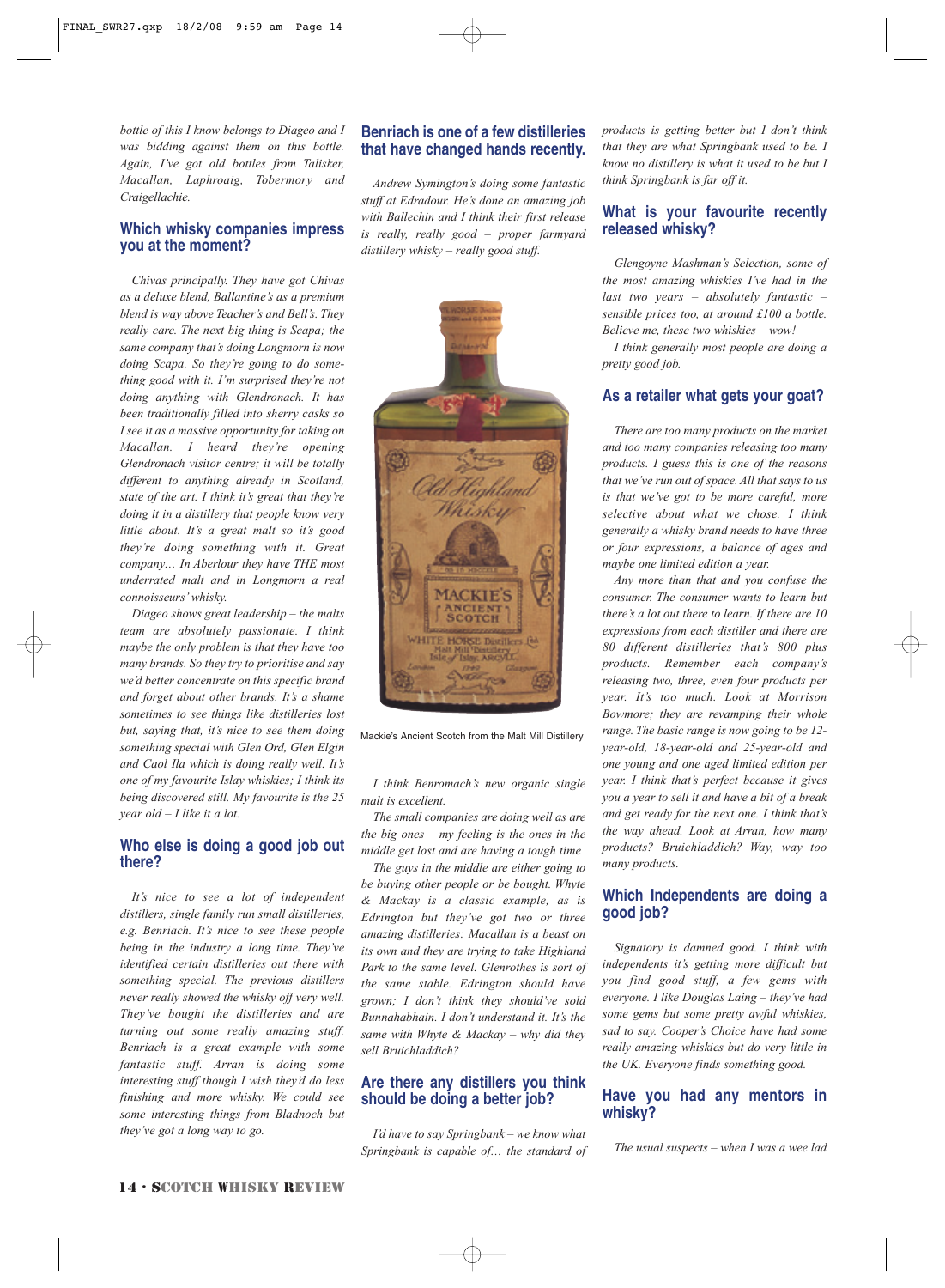*I would have to say Jim McEwan made a big impression on me. He's a fantastic guy in a very difficult situation at Bruichladdich. Also Richard Paterson. On distillery trips I speak to the distillery managers – most of them are friends – and ask them to introduce me to some staff. So I meet stillmen, mash men, talk with them, possibly go for a drink after work. That's what it's all about; it's so cool to meet these people. Douglas Callander is a great bloke; he is what you call a whisky man. Whisky is all about learning; I have been doing it nearly 20 years and I meet people every day who say I must be an expert. No I'm still learning.*

#### **Where do you stand on finishes?**

*I don't think they are a bad thing per se; the fact is that wood finishes have been done for that last 100 years but no-one ever used to put it on the label. Do it to improve or enhance the whisky. If you do that then it's your secret. Why write about it? Why advertise the fact on the label? I think it should be the blender's art. The master distiller's secret.* 

#### **Have you found any finishes that appeal to you?**

*Glenmorangie have done so many, of course, some of them have to be good. You have to get it right sometimes – it's a statistical certainty. I think the Sauternes is very good. We recommend it to a lot of hotels and restaurants to pour with dessert instead of a sweet wine; we did very well with that product. The other one which worked very well was the Burgundy finish. They actually released Glenmorangie Burgundy finish as a standard product because they saw how well it did. Port generally does well. I find it more interesting and challenging when the whisky has been fully matured in a certain type of cask. Yes, I know the flavours can mask the house style of the distillery, but I think that is what makes a special whisky. A unique flavour, something which is not quite balanced is what makes great whisky. Everything is in perfect harmony, beautifully balanced, that's great. But what makes a fantastic whisky? An extremity of sherry or peat – an extreme within that balance.*

*When Glenmorangie started doing wood finishes, the first one they did was Port wood at 46.5% and, from what I remember, it was finished in casks for a longer period – two years longer than they'd do now. The flavours were very intense. The strength was higher to bring those flavours across better. The first bottlings of Port at 46.8% and 46.5% were* *absolutely great. Why they had to change it to 43% I don't know.* 

#### **Are you a fan of sherry casks?**

*Sometimes whiskies are slightly over-sherried but as long as they're balanced they can work. If you look at tasting notes of the top-notch journalists like Michael Jackson, the whiskies that are highest rated are usually sherry wood. The first one he ever gave 99 or 100 points to was a Springbank 1966 single sherry cask. Michael loves Macallan, real Macallan, not today's*



The Ardbeg was made as a test product exclusively for the US market

*Macallan. They released Gran Reserva and made a big song and dance about it but that's what Macallan used to taste like 10 years ago. It was all first fill Oloroso. The thing about sherry casks today is that when they transport wood sherry casks they put sulphur into them and we lose that Christmas cake fruitiness.*

*Another excellent whisky is Balblair. Glenfarclas is a fantastic whisky but those boys seriously need to spend a bit of money and they don't realise it. They're too old fashioned. I think they have the best ambassador in the world. George is a whisky man; he can drink anyone under the table. What else could you ask for? They've got more aged stock than most distillers. I've just bought a 50-year-old Glenfarclas. If anyone* *could give Macallan a run for their money, Glenfarclas could. In reality, you can find an outstanding whisky from any distillery if you look back. The biggest challenge today for the connoisseur is to find the really outstanding whisky from a distillery that no one talks about. Glenlossie? Brora? I love Brora. Clynelish?* 

*Of this year's Special Releases from Diageo, I was hoping for a bit more from the Lagavulin 30-year-old; it didn't really do it for me. But the Talisker 30 was amazing. And the Brora 30. The Port Ellen was a bit old. Talisker is amazing – the first premium release from Talisker, 25-years-old. Wow. Then the first 20-year-old, 62% sherry cask. I've got an old bottling of Talisker from the 1940s…* 

#### **Does new Talisker taste like old Talisker?**

*No it doesn't. There's something about old whisky; they're so well-balanced that the peat or the smoke hits you afterwards. They're delicate, flavoursome, complex but after that goes away the smoke hits you. Incredible – to die for. The person who likes Talisker 10 today and is looking for that real power would possibly be a little disappointed. But someone who likes that aged Talisker with a bit more complexity… Talisker is one of the all-time greats and there is a sensible number of expressions. A really nice whisky in the Classic Malts is Cragganmore; you really need to take your time with it. I went to an eye-opening tasting and we had Cragganmore in deep Burgundy glasses. We were told that because Cragganmore is such a complex whisky, a big glass would help get these complexities opening out. It's an excellent whisky as it's got everything in it.* 

#### **What is your desert island dram?**

*I don't have a favourite whisky because when I try so much different stuff there are just too many whiskies! But, if I had to chose, it'd not be an obvious one like Ardbeg or Macallan. It would have to be a Longmorn; I'm not sure which one, maybe the 25-yearold centenary bottling. Yeah, an independent bottling of Longmorn.* ■